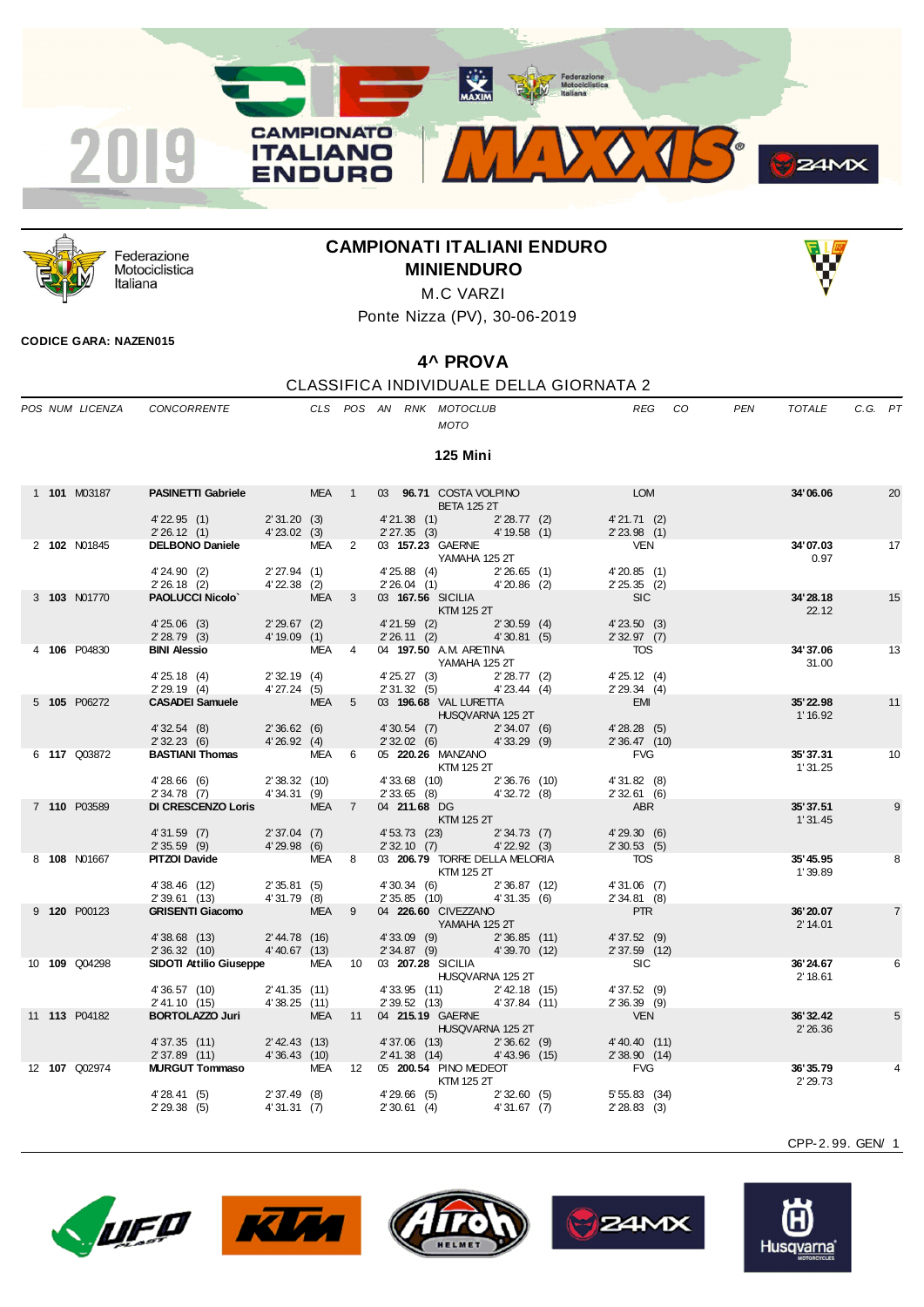Motoclelistica

|  |                      |                                                                                                                                                                                                                                        |                |            |    | MOTO                                                                                                                                                                                                                                                                                                                                                                                                                                                                                       |                                                                                                                                                                                                                             |                       |                       |              |
|--|----------------------|----------------------------------------------------------------------------------------------------------------------------------------------------------------------------------------------------------------------------------------|----------------|------------|----|--------------------------------------------------------------------------------------------------------------------------------------------------------------------------------------------------------------------------------------------------------------------------------------------------------------------------------------------------------------------------------------------------------------------------------------------------------------------------------------------|-----------------------------------------------------------------------------------------------------------------------------------------------------------------------------------------------------------------------------|-----------------------|-----------------------|--------------|
|  | 13 <b>111 N01715</b> | <b>PETROLATI Trevis MEA 13 03 213.85 OVER COMPETITION MX MAR</b>                                                                                                                                                                       |                |            |    |                                                                                                                                                                                                                                                                                                                                                                                                                                                                                            | HUSQVARNA 125 2T                                                                                                                                                                                                            |                       | 36' 35.95<br>2' 29.89 | 3            |
|  |                      | 4' 35.21 (9) 2' 42.16 (12)<br>2' 39.06 (12) 4' 41.01 (14)                                                                                                                                                                              |                |            |    |                                                                                                                                                                                                                                                                                                                                                                                                                                                                                            | 4' 36.59 (12) 2' 37.97 (13) 4' 44.34 (13)<br>2' 39.41 (12) 4' 40.31 (13) 2' 39.89 (15)                                                                                                                                      |                       |                       |              |
|  | 14 <b>115</b> R03379 | GANDOLFO Cesare MEA 14 04 219.21 CALVARI KTM 125 2T                                                                                                                                                                                    |                |            |    |                                                                                                                                                                                                                                                                                                                                                                                                                                                                                            |                                                                                                                                                                                                                             |                       | 37'03.17<br>2'57.11   | 2            |
|  |                      | 4' 39.11 (14) 2' 38.01 (9) 4' 39.01 (14)<br>2' 35.42 (8) 4' 44.02 (15) 3' 05.59 (33)<br><b>ROSS Francesco</b> MEA 15 03 250.84 ROMANS                                                                                                  |                |            |    |                                                                                                                                                                                                                                                                                                                                                                                                                                                                                            | $\begin{array}{ccc}\n & \text{KTM 125 2T} \\ 4'39.01 & (14) & 2'34.88 & (8) & 4'45.95 & (15) \\  & & 3'05.59 & 33 \\ \text{A'33.15} & & (14) & 2'38.03 & (13) \\ \text{A'33.15} & & & (14) & 2'38.03 & (13) \\ \end{array}$ |                       |                       |              |
|  | 15 <b>129</b> N01472 |                                                                                                                                                                                                                                        |                |            |    |                                                                                                                                                                                                                                                                                                                                                                                                                                                                                            | $\sim$ 250.04 KUMANS<br>TM 125 2T                                                                                                                                                                                           | FVG                   | 37'10.75<br>3'04.69   | $\mathbf{1}$ |
|  |                      | 4' 44.77 (18) 2' 43.20 (14) 4' 31.26 (8) 2' 47.02 (21) 5' 14.01 (29)<br>2' 43.45 (18) 4' 38.84 (12) 2' 38.14 (11) 4' 33.39 (10) 2' 36.67 (11)                                                                                          |                |            |    |                                                                                                                                                                                                                                                                                                                                                                                                                                                                                            |                                                                                                                                                                                                                             |                       |                       |              |
|  | 16 <b>121</b> Q02047 | GALLO Alessio MEA 16 04 227.51 NEOTEC RITE PIE PRE                                                                                                                                                                                     |                |            |    |                                                                                                                                                                                                                                                                                                                                                                                                                                                                                            |                                                                                                                                                                                                                             |                       | 37' 12.39<br>3'06.33  |              |
|  |                      | 4' 40.76 (15)  2' 46.73 (17)  4' 40.45 (15)  2' 40.35 (14)  4' 44.11 (12)<br>2' 40.26 (14)  4' 46.27 (17)  2' 43.01 (17)  4' 47.53 (17)  2' 42.92 (19)                                                                                 |                |            |    |                                                                                                                                                                                                                                                                                                                                                                                                                                                                                            |                                                                                                                                                                                                                             |                       |                       |              |
|  | 17 122 Q04238        | EXECUTION TRAINING TRANSPORTATION AND TRANSPORTATION OF 233.83 BERGAMO<br>Alternational MEA 17 05 233.83 BERGAMO<br>243.75 (15) 4'44.51 (16) 2'43.71 (17)                                                                              |                |            |    |                                                                                                                                                                                                                                                                                                                                                                                                                                                                                            |                                                                                                                                                                                                                             |                       | 37' 17.74<br>3' 11.68 |              |
|  |                      | 2' 43.88 (19) 4' 45.67 (16)                                                                                                                                                                                                            |                |            |    |                                                                                                                                                                                                                                                                                                                                                                                                                                                                                            | 2 43.01 (17) 44.33 (17) 2 42.92 (19)<br>05 233.83 BERGAMO<br>YAMAHA 125 2T<br>4' 44.51 (16) 2' 43.71 (17) 4' 44.70 (14)<br>2' 42.66 (16) 4' 44.51 (16) 2' 42.10 (17)                                                        |                       |                       |              |
|  | 18 <b>114 N02975</b> | <b>BOCCONI Andrea</b> MEA 18 04 218.88 MX REVEL LOM<br>4'42.41 (17) 2'54.59 (25) 4'52.61 (21) 2'43.86 (18) 4'49.99 (16)<br>2'48.43 (22) 4'49.37 (18) 2'48.77 (20) 4'51.57 (18) 2'47.59 (20)                                            |                |            |    |                                                                                                                                                                                                                                                                                                                                                                                                                                                                                            |                                                                                                                                                                                                                             |                       | 38'09.19<br>4'03.13   |              |
|  |                      |                                                                                                                                                                                                                                        |                |            |    |                                                                                                                                                                                                                                                                                                                                                                                                                                                                                            | HUSQVARNA 125 2T<br>4' 52.61 (21) 2' 43.86 (18) 4' 49.99 (16)<br>2' 48.77 (20) 4' 51.57 (18) 2' 47.59 (20)<br>3' 47.57 BERCAMO                                                                                              |                       |                       |              |
|  | 19 127 S03456        |                                                                                                                                                                                                                                        |                |            |    |                                                                                                                                                                                                                                                                                                                                                                                                                                                                                            |                                                                                                                                                                                                                             | <b>LOM</b>            | 38'09.29<br>4'03.23   |              |
|  |                      | 4'51.35 (20) 2'48.74 (19) 4'47.37 (17) 2'42.30 (16) 5'00.82 (22)<br>2'41.30 (16) 4'55.17 (21) 2'48.22 (19) 4'51.81 (19) 2'42.21 (18)                                                                                                   |                |            |    |                                                                                                                                                                                                                                                                                                                                                                                                                                                                                            |                                                                                                                                                                                                                             |                       |                       |              |
|  | 20 128 R01902        | <b>MORO Luca</b> $MEA$ 20 04 <b>247.54</b> GAERNE HUSQVARNA 125 2T                                                                                                                                                                     |                |            |    |                                                                                                                                                                                                                                                                                                                                                                                                                                                                                            |                                                                                                                                                                                                                             |                       | 38'22.75<br>4' 16.69  |              |
|  | 21 142 S04918        | 2'52.59 (21)<br>2'52.59 (21)<br>2'45.53 (22)<br>2'47.42 (23)<br>2'45.96 (21)<br>4'49.85 (19)<br>2'45.44 (18)<br>2'45.96 (20)<br>2'48.12 (21)<br>SARDISCO Antonino<br>MEA 21 04 325.31 TRITONE                                          |                |            |    |                                                                                                                                                                                                                                                                                                                                                                                                                                                                                            |                                                                                                                                                                                                                             |                       |                       |              |
|  |                      |                                                                                                                                                                                                                                        |                |            |    |                                                                                                                                                                                                                                                                                                                                                                                                                                                                                            | HUSQVARNA 125 2T                                                                                                                                                                                                            |                       | 38'56.54<br>4'50.48   |              |
|  | 22 118 N00047        | 4'54.62 (23) 2'53.15 (23) 4'50.62 (19) 2'48.27 (24) 4'58.78 (21)<br>2'51.93 (25) 4'57.55 (22) 2'51.05 (21) 4'58.72 (24) 2'51.85 (22)                                                                                                   |                |            |    |                                                                                                                                                                                                                                                                                                                                                                                                                                                                                            |                                                                                                                                                                                                                             |                       | 39'15.66              |              |
|  |                      | BOCCELLARI Edoardo MEA 22 03 221.39 VIGOLZONE<br>YAMAHA 125 2T<br>5'00.86 (26) 2'56.99 (27) 4'54.14 (24) 2'53.55 (27) 4'53.34 (19)<br>2'52.38 (26) 5'00.81 (23) 2'52.48 (22) 4'55.03 (21) 2'56.08 (27)<br>ROPDONI Edoardo MEA 23 04.28 |                |            |    |                                                                                                                                                                                                                                                                                                                                                                                                                                                                                            |                                                                                                                                                                                                                             |                       | 5'09.60               |              |
|  | 23 134 U02463        |                                                                                                                                                                                                                                        |                |            |    |                                                                                                                                                                                                                                                                                                                                                                                                                                                                                            |                                                                                                                                                                                                                             |                       |                       |              |
|  |                      | BORDONI Edoardo MEA 23 04 285.53 RACING TERNI<br>5' 02.87 (27)                                                                                                                                                                         |                |            |    | $\blacksquare$ $\blacksquare$ $\blacksquare$ $\blacksquare$ $\blacksquare$ $\blacksquare$ $\blacksquare$ $\blacksquare$ $\blacksquare$ $\blacksquare$ $\blacksquare$ $\blacksquare$ $\blacksquare$ $\blacksquare$ $\blacksquare$ $\blacksquare$ $\blacksquare$ $\blacksquare$ $\blacksquare$ $\blacksquare$ $\blacksquare$ $\blacksquare$ $\blacksquare$ $\blacksquare$ $\blacksquare$ $\blacksquare$ $\blacksquare$ $\blacksquare$ $\blacksquare$ $\blacksquare$ $\blacksquare$ $\blacks$ |                                                                                                                                                                                                                             | <b>UMB</b>            | 39'27.26<br>5' 21.20  |              |
|  | 24 131 S00240        | 2' 48.79 (23)                                                                                                                                                                                                                          |                |            |    |                                                                                                                                                                                                                                                                                                                                                                                                                                                                                            | 2' 52.82 (22) 4' 51.49 (20) 2' 47.40 (22) 5' 10.37 (28)<br>5' 02.78 (24) 2' 57.47 (27) 5' 00.18 (25) 2' 53.09 (25)                                                                                                          |                       | 39'29.50              |              |
|  |                      | <b>MARANGONI Emanuele Paolo</b> MEA $24$ 03 <b>260.49</b> MX REVEL <b>EXAMPLE EXAMPLE EVALUATE EMBELOM</b> KTM 125.2T                                                                                                                  |                |            |    | <b>KTM 125 2T</b>                                                                                                                                                                                                                                                                                                                                                                                                                                                                          |                                                                                                                                                                                                                             |                       | 5' 23.44              |              |
|  | 25 143 S01175        | 4' 49.90 (19) 2' 53.61 (24) 4' 48.83 (18) 2' 50.20 (25) 4' 54.24 (20)<br>2' 51.84 (24) 5' 31.74 (34) 2' 55.36 (25) 4' 55.92 (23) 2' 57.86 (29)<br>RAMPOLDI Jacopo                                                                      |                |            |    |                                                                                                                                                                                                                                                                                                                                                                                                                                                                                            | MEA 25 05 S.R. VALLE STAFFORA                                                                                                                                                                                               | <b>LOM</b>            | 40'14.77              |              |
|  |                      | 4' 57.33 (25)                                                                                                                                                                                                                          | $2'57.06$ (28) |            |    | 5' 33.95 (34)                                                                                                                                                                                                                                                                                                                                                                                                                                                                              | HUSQVARNA 125 2T<br>2' 54.29 (29)                                                                                                                                                                                           | 5'03.41(25)           | 6'08.71               |              |
|  | 26 <b>138</b> T01281 | 2'54.55(28)<br><b>BOANO Samuli</b>                                                                                                                                                                                                     | 5'04.11(25)    | MEA        | 26 | 2' 53.08 (23)<br>05 302.05 DOGLIANI                                                                                                                                                                                                                                                                                                                                                                                                                                                        | 5'04.02(26)                                                                                                                                                                                                                 | $2'52.97$ (24)<br>PIE | 40' 17.45             |              |
|  |                      | 5' 11.39 (31)                                                                                                                                                                                                                          | 2'56.90(26)    |            |    | $5'01.86$ (27)                                                                                                                                                                                                                                                                                                                                                                                                                                                                             | <b>BETA 125 2T</b><br>2'53.23(26)                                                                                                                                                                                           | $5'10.05$ (27)        | 6' 11.39              |              |
|  | 27 135 R03380        | 2' 56.07 (30)<br><b>GINOCCHIO Davide</b>                                                                                                                                                                                               | 5'07.02 (27)   | <b>MEA</b> | 27 | 2' 57.20 (26)<br>04 285.73 CALVARI                                                                                                                                                                                                                                                                                                                                                                                                                                                         | 5'07.55 (28)                                                                                                                                                                                                                | 2' 56.18 (28)<br>LIG. | 40'23.40              |              |
|  |                      | $5'26.61$ (33)                                                                                                                                                                                                                         | $2'59.79$ (29) |            |    |                                                                                                                                                                                                                                                                                                                                                                                                                                                                                            | KTM 125 2T<br>5'04.21 (28) 2'54.31 (30)                                                                                                                                                                                     | 5'01.45(24)           | 6' 17.34              |              |

*POS NUM LICENZA CONCORRENTE CLS POS AN RNK MOTOCLUB REG CO PEN TOTALE C.G. PT*

**CAMPIONATO** 

**ITALIANO** 

ENDURO

 $\overline{\mathbf{2}}$ 







 $5' 04.09 (27)$ 

5' 26.61 (33) 2' 59.79 (29) 5' 04.21 (28) 2' 54.31 (30) 5' 01.45 (24)





CPP-2. 99. GEN/ 2

 $24MX$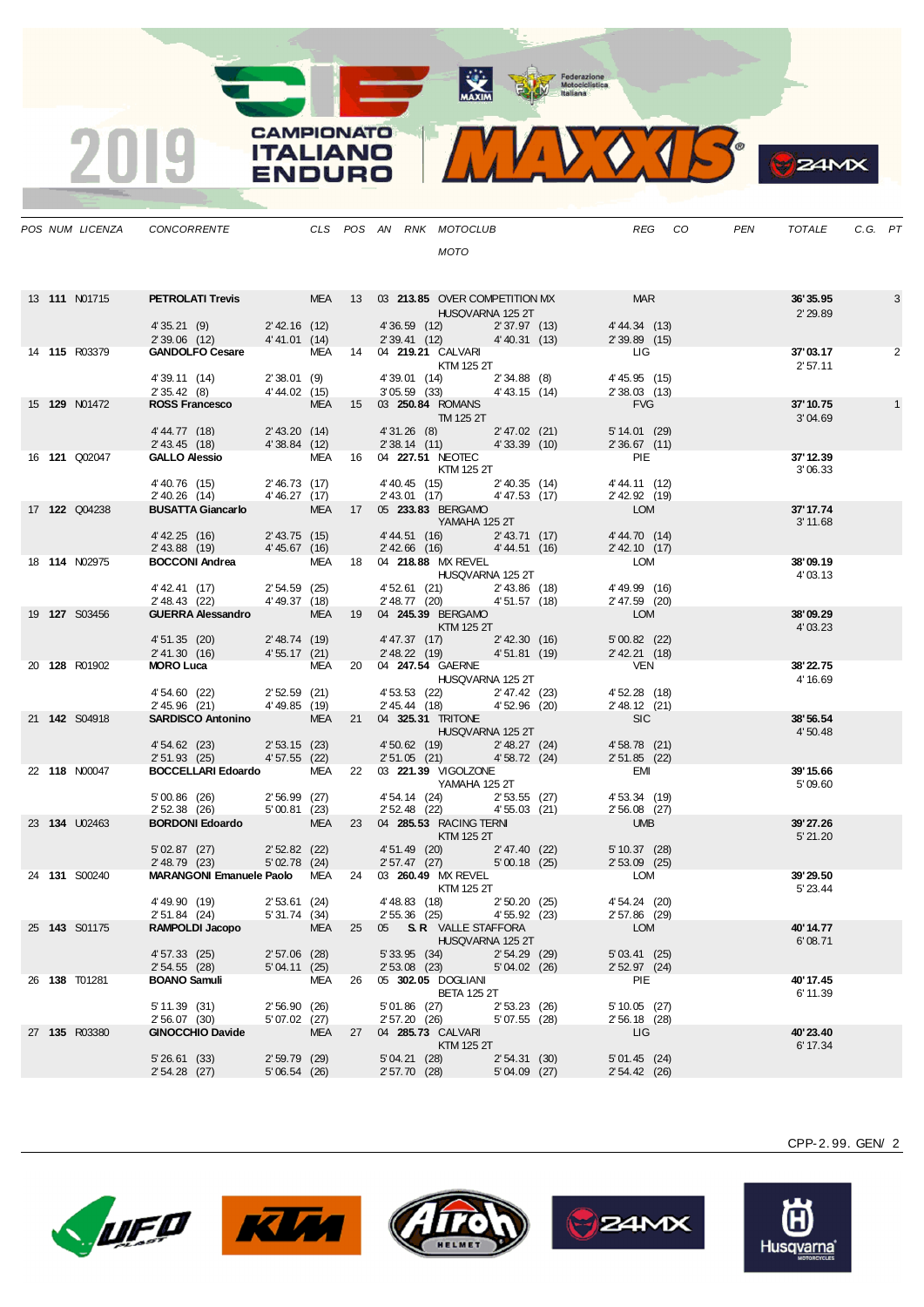MAXIM Representation

MVVOJS

**B**Z4MX

**CAMPIONATO** 

**ITALIANO** 

**ENDURO** 

2019

|              | POS NUM LICENZA     | CONCORRENTE                                                                                                                            |                              |            |                |                          | CLS POS AN RNK MOTOCLUB                                                                                                                                                                                                                                         |                              |                                     | REG                                | CO | PEN                                                              | <b>TOTALE</b>         | C.G. PT |    |
|--------------|---------------------|----------------------------------------------------------------------------------------------------------------------------------------|------------------------------|------------|----------------|--------------------------|-----------------------------------------------------------------------------------------------------------------------------------------------------------------------------------------------------------------------------------------------------------------|------------------------------|-------------------------------------|------------------------------------|----|------------------------------------------------------------------|-----------------------|---------|----|
|              |                     |                                                                                                                                        |                              |            |                |                          | <b>MOTO</b>                                                                                                                                                                                                                                                     |                              |                                     |                                    |    |                                                                  |                       |         |    |
|              | 28 132 U00573       | GAGLIONE Edoardo MEA 28 05 269.34 ACQUI TERME                                                                                          |                              |            |                |                          |                                                                                                                                                                                                                                                                 |                              |                                     | <b>PIE</b>                         |    |                                                                  | 40'38.68              |         |    |
|              |                     | 4' 55.38 (24) 2' 48.65 (18)<br>2' 42.60 (17) 4' 51.60 (20)                                                                             |                              |            |                |                          | KTM 125 2T<br>5' 51.43 (35) 2' 46.95 (20)<br>2' 41.76 (15) 4' 55.65 (22)                                                                                                                                                                                        |                              |                                     | $6'$ 23.48 $(35)$<br>2' 41.18 (16) |    |                                                                  | 6'32.62               |         |    |
|              | 29 139 V01928       | SANDRI Lorenzo                                                                                                                         |                              | MEA        |                |                          | 29 03 307.57 VERSILIA CORSE<br>$\blacksquare$ $\blacksquare$ $\blacksquare$ $\blacksquare$ $\blacksquare$ $\blacksquare$ $\blacksquare$ $\blacksquare$ $\blacksquare$ $\blacksquare$ $\blacksquare$ $\blacksquare$ $\blacksquare$ $\blacksquare$ $\blacksquare$ |                              |                                     | <b>TOS</b>                         |    |                                                                  | 40'59.01<br>6'52.95   |         |    |
|              |                     | 5' 09.46 (29) 3' 07.39 (32)<br>3' 09.92 (35) 5' 07.78 (29)                                                                             |                              |            |                |                          | 4' 58.49 (26) 2' 56.71 (31)<br>3' 10.98 (34) 5' 18.11 (32)                                                                                                                                                                                                      |                              |                                     | $5'01.00$ (23)<br>2'59.17(30)      |    |                                                                  |                       |         |    |
|              | 30 145 U01647       | SANNAZZARO Gabriele MEA                                                                                                                |                              |            |                |                          | 30 03 S.R. NEOTEC<br><b>KTM 125 2T</b>                                                                                                                                                                                                                          |                              |                                     | <b>PIE</b>                         |    |                                                                  | 41'08.97<br>7'02.91   |         |    |
|              |                     | 5'07.00 (28) 3'02.43 (30)<br>$2'54.56$ $(29)$ $5'07.42$ $(28)$                                                                         |                              |            |                |                          | 5'04.88 (29) 2'53.55 (27)<br>2' 53.17 (24) 5' 52.17 (35)                                                                                                                                                                                                        |                              |                                     | 5' 04.37 (26)<br>$3'09.42$ (34)    |    |                                                                  |                       |         |    |
|              | 31 137 M03732       | MINERVINI Riccardo MEA 31 03 298.64 CARSO                                                                                              |                              |            |                |                          | $\blacksquare$ $\blacksquare$ $\blacksquare$ $\blacksquare$ $\blacksquare$ $\blacksquare$ $\blacksquare$ $\blacksquare$ $\blacksquare$ $\blacksquare$ $\blacksquare$ $\blacksquare$ $\blacksquare$ $\blacksquare$ $\blacksquare$                                |                              |                                     | <b>EVG</b>                         |    |                                                                  | 41'50.98<br>7' 44.92  |         |    |
|              |                     | $\begin{array}{llll} 5' \, 13.37 & (32) & \qquad & 3' \, 03.18 & (31) \\ 3' \, 01.37 & (33) & \qquad & 5' \, 17.10 & (31) \end{array}$ |                              |            |                |                          | 5' 16.49 (31) 2' 59.37 (32)<br>3' 01.81 (31) 5' 14.67 (30)                                                                                                                                                                                                      |                              |                                     | $5' 40.10$ (33)<br>3'03.52(32)     |    |                                                                  |                       |         |    |
|              | 32 133 M02502       | <b>GIVONETTI Elisa</b> MEA                                                                                                             |                              |            |                |                          | 32 03 283.39 AZEGLIO<br>KTM 125 2T                                                                                                                                                                                                                              |                              |                                     | <b>PIE</b>                         |    |                                                                  | 42'01.75<br>7'55.69   |         |    |
|              |                     |                                                                                                                                        |                              |            |                |                          | 5' 19.09 (32) 3' 06.44 (34)<br>3' 03.70 (32) 5' 20.52 (33)                                                                                                                                                                                                      | 5'20.52(33)                  |                                     | 5'16.41(31)<br>$3'07.48$ (33)      |    |                                                                  |                       |         |    |
|              | 33 123 P00270       | $5'10.46$ (30) $3'17.85$ (34)<br>$3'04.42$ (34) $5'15.38$ (30)<br><b>FOSSATI Andrea</b> MEA                                            |                              |            |                |                          | 33 03 234.82 COSTA VOLPINO<br><b>Example 125 BETA 125 2T</b>                                                                                                                                                                                                    |                              |                                     | LOM                                |    |                                                                  | 43' 49.06<br>9' 43.00 |         |    |
|              |                     | 4' 53.37 (21)<br>2' 44.06 (20)                                                                                                         | 2'49.74(20)<br>9' 15.58 (35) |            |                |                          | 4' 54.57 (25) 2' 44.64 (19)<br>3' 32.38 (35) 5' 11.60 (29)                                                                                                                                                                                                      |                              |                                     | 4' 51.13 (17)<br>$2'51.99$ (23)    |    |                                                                  |                       |         |    |
|              | 34 140 U04784       | <b>MANDIROLA Nicolo'</b> MEA                                                                                                           |                              |            |                |                          | 34  04  311.91  VALLE STAFFORA<br><b>KTM 125 2T</b>                                                                                                                                                                                                             |                              |                                     | <b>LOM</b>                         |    | 10.00                                                            | 44'38.73<br>10'32.67  |         |    |
|              |                     | 5' 50.80 (34) 4' 57.19 (35)<br>2' 59.15 (31) 5' 17.30 (32)                                                                             |                              |            |                |                          | 5' 33.51 (33) 3' 16.32 (35)<br>3' 00.17 (30) 5' 14.94 (31)                                                                                                                                                                                                      |                              |                                     | 5'16.04(30)<br>3'03.31(31)         |    |                                                                  |                       |         |    |
|              | 35 141 R02063       | FABBIANO Cesare MEA                                                                                                                    |                              |            | 35             |                          | 04 317.63 VARZI 2001 12:00<br><b>KTM 125 2T</b>                                                                                                                                                                                                                 |                              |                                     | <b>LOM</b>                         |    |                                                                  | 45'41.15<br>11'35.09  |         |    |
|              |                     | 8'27.69 (35) 3'09.42 (33)<br>3'00.01(32)                                                                                               | 5'25.85(33)                  |            |                |                          | 5' 15.58 (30) 3' 04.49 (33)<br>2' 59.98 (29) 5' 25.39 (34)                                                                                                                                                                                                      |                              |                                     | 5' 18.92 (32)<br>$3'33.82$ (35)    |    |                                                                  |                       |         |    |
| NON PARTITI  |                     |                                                                                                                                        |                              |            |                |                          |                                                                                                                                                                                                                                                                 |                              |                                     |                                    |    |                                                                  |                       |         |    |
|              | 116 P03588          | DI CRESCENZO Mirko                                                                                                                     |                              | MEA        |                |                          | 04 220.23 DG<br>KTM 125 2T                                                                                                                                                                                                                                      |                              |                                     |                                    |    | ABR NP 4^ PROVA PAR - PARTENZA                                   |                       |         |    |
|              | <b>125 P06273</b>   | <b>CASADEI Simone</b>                                                                                                                  |                              | <b>MEA</b> |                |                          | 04 240.24 VAL LURETTA<br>HUSQVARNA 125 2T                                                                                                                                                                                                                       |                              |                                     |                                    |    | EMI NP 4^ PROVA PAR - PARTENZA                                   |                       |         |    |
| NON ARRIVATI |                     |                                                                                                                                        |                              |            |                |                          |                                                                                                                                                                                                                                                                 |                              |                                     |                                    |    |                                                                  |                       |         |    |
|              | <b>144 T01004</b>   | <b>FURINI Martina</b>                                                                                                                  |                              | <b>MEA</b> |                |                          | YAMAHA 125 2T                                                                                                                                                                                                                                                   |                              |                                     |                                    |    | 03 S.R. MISINTO A. BERGAMONTI LOM RIT 4^ PROVA ET1 - ENDURO TEST |                       |         |    |
|              |                     |                                                                                                                                        |                              |            |                |                          | <b>MiniEnduro Cadetti</b>                                                                                                                                                                                                                                       |                              |                                     |                                    |    |                                                                  |                       |         |    |
|              | 1 237 S02929        | <b>SAVI Manuel</b>                                                                                                                     |                              | MEC        | $\overline{1}$ |                          | 08 290.42 OSTRA<br>KTM 65 2T                                                                                                                                                                                                                                    |                              |                                     | <b>MAR</b>                         |    |                                                                  | 40'55.57              |         | 20 |
|              |                     | 5'04.85(1)<br>3'06.27(9)                                                                                                               | 3'04.32(5)<br>5' 18.14(4)    |            |                |                          | 5' 05.49 (2)<br>$3'00.39$ (2) $5'03.36$ (1)                                                                                                                                                                                                                     | 3'04.38(4)                   |                                     | 5'05.58(2)<br>$3'02.79$ (3)        |    |                                                                  |                       |         |    |
|              | 2 261 T00058        | <b>MARTORANO Paolo</b>                                                                                                                 | MEC 2                        |            |                |                          | 08 319.00 GAERNE<br>KTM 65 2T                                                                                                                                                                                                                                   |                              |                                     | <b>VEN</b>                         |    | 10.00                                                            | 41'08.12<br>12.55     |         | 17 |
|              |                     | 5' 15.84(4)<br>3'01.19(3)                                                                                                              | 2'56.92(1)<br>$5'$ 22.23 (9) |            |                | 5'07.63(3)               | 3'02.42(5)                                                                                                                                                                                                                                                      | 2'55.35(1)<br>$5' 13.46$ (3) |                                     | 5'07.36(3)<br>2'55.72(1)           |    |                                                                  |                       |         |    |
|              | 3 <b>245</b> T04028 | <b>UTECH Gennaro</b>                                                                                                                   | <b>MEC</b>                   |            | - 3            |                          | KTM 65 2T                                                                                                                                                                                                                                                       |                              | 09 293.84 SICILIA RACING MOTORSPORT | <b>SIC</b>                         |    |                                                                  | 41'12.68<br>17.11     |         | 15 |
|              |                     | 5'08.96(2)<br>3'01.00(2)                                                                                                               | 3'04.13(4)<br>5'06.23(1)     |            |                |                          | 4' 58.62 (1) 3' 04.62 (6)<br>3' 30.54 (19) 5' 08.37 (2)                                                                                                                                                                                                         |                              |                                     | 5'03.20(1)<br>3'07.01(6)           |    |                                                                  |                       |         |    |
|              | 4 238 T00108        | <b>LOMBARDO Yuri</b>                                                                                                                   | <b>MEC</b>                   |            | 4              |                          | 08 290.58 PEPE BEVAGNA<br>HUSQVARNA 65 2T                                                                                                                                                                                                                       |                              |                                     | <b>UMB</b>                         |    |                                                                  | 41'31.53<br>35.96     |         | 13 |
|              |                     | 5'09.74(3)<br>$3'05.68$ (8)                                                                                                            | 3'09.91(7)<br>$5' 12.73$ (2) |            |                | 5'10.01(5)<br>3'05.75(6) |                                                                                                                                                                                                                                                                 | 3'05.73(7)<br>5' 18.62 (5)   |                                     | 5'09.40(4)<br>$3'03.96$ (4)        |    |                                                                  |                       |         |    |









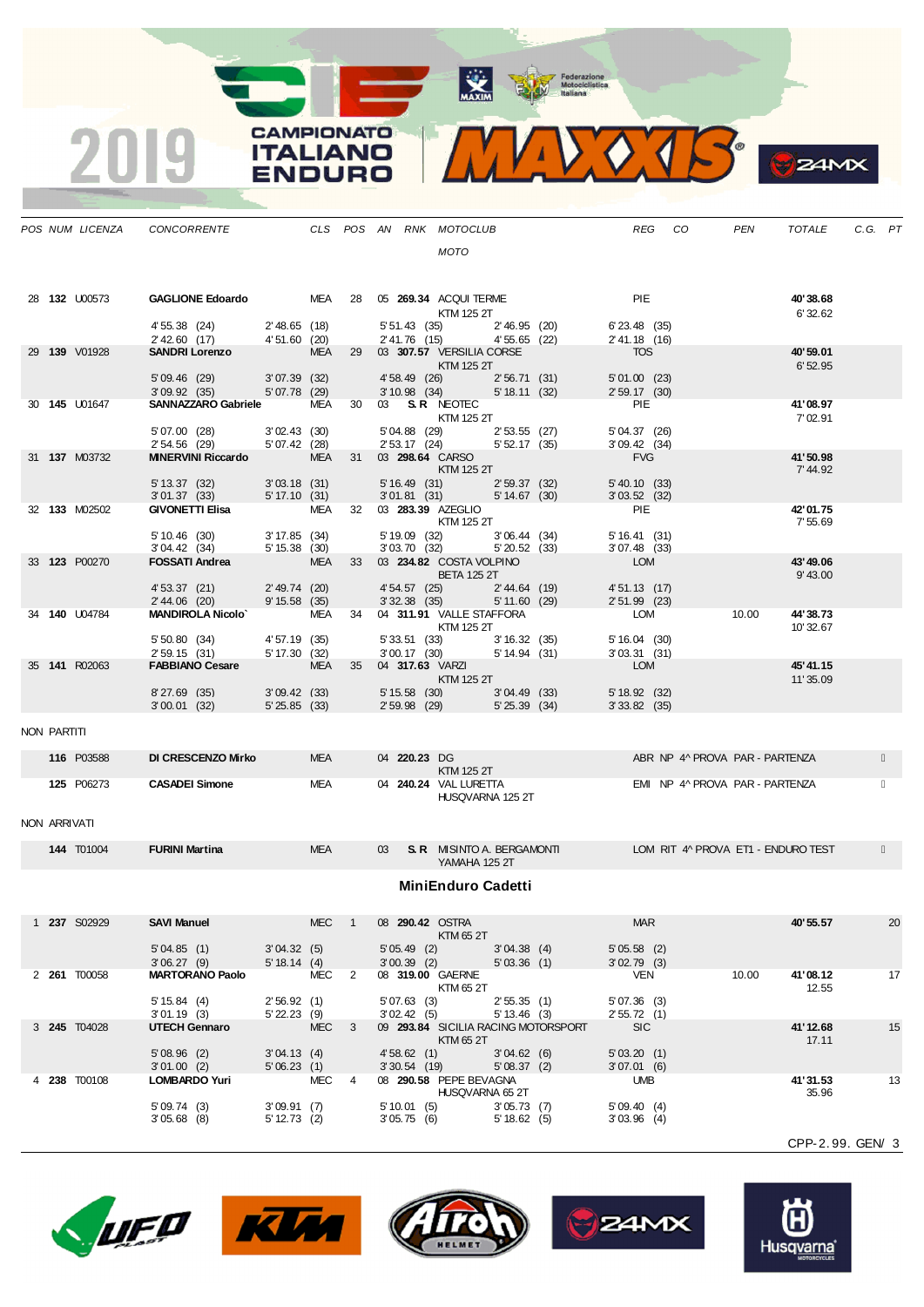MAXIM Pederazione

MIDOJS

|  | POS NUM LICENZA      | CONCORRENTE                                                                                                 |                              |            |    | CLS POS AN RNK MOTOCLUB                                    |                                |                                  |                                                            |                                              | REG CO | PEN | TOTALE                | C.G. PT |                |
|--|----------------------|-------------------------------------------------------------------------------------------------------------|------------------------------|------------|----|------------------------------------------------------------|--------------------------------|----------------------------------|------------------------------------------------------------|----------------------------------------------|--------|-----|-----------------------|---------|----------------|
|  |                      |                                                                                                             |                              |            |    |                                                            | <b>MOTO</b>                    |                                  |                                                            |                                              |        |     |                       |         |                |
|  |                      |                                                                                                             |                              |            |    |                                                            |                                |                                  |                                                            |                                              |        |     |                       |         |                |
|  | 5 265 T02064         | RUBINELLI Tommaso MEC 5                                                                                     |                              |            |    | 08 321.01 TRE LAGHI DUE                                    | KTM 65 2T                      |                                  | <b>EXAMPLE DESCRIPTION AND LON</b>                         |                                              |        |     | 41'56.38<br>1'00.81   |         | 11             |
|  |                      | $5'16.52(5)$ $3'02.84(3)$                                                                                   |                              |            |    |                                                            |                                |                                  | 5' 11.61 (6) 3' 02.17 (3)                                  | 5'11.28(5)                                   |        |     |                       |         |                |
|  | 6 273 T00531         | 3' 06.30 (10) 5' 18.45 (5)<br>PITZOI Diego MEC 6 08 337.09 TORRE DELLA MELORIA                              |                              |            |    | 3'00.96 (3) 5'39.62 (10)                                   |                                |                                  |                                                            | 3'06.63(5)<br><b>TOS</b>                     |        |     | 42' 11.53             |         | 10             |
|  |                      |                                                                                                             |                              |            |    |                                                            | KTM 65 2T                      |                                  |                                                            |                                              |        |     | 1' 15.96              |         |                |
|  |                      | 5' 29.09 (7) 3' 16.20 (11)<br>3'03.07(4)                                                                    | 5'20.37(6)                   |            |    | 5' 22.48 (8) 3' 09.12 (11)<br>3' 02.11 (4) 5' 15.64 (4)    |                                |                                  |                                                            | 5'15.68(6)<br>2'57.77(2)                     |        |     |                       |         |                |
|  | 7 271 T05235         | MANCINI ALUNNO Cesare MEC 7 09 332.38 GAERNE                                                                |                              |            |    | <b>HUSQVARNA 65 2T</b>                                     |                                |                                  |                                                            | VEN                                          |        |     | 42' 46.56<br>1'50.99  |         | 9              |
|  |                      | 5' 29.11 (8) 3' 08.62 (6) 5' 23.83 (9) 3' 06.34 (8)<br>3' 05.24 (7) 5' 21.89 (8) 3' 16.04 (10) 5' 25.13 (7) |                              |            |    |                                                            |                                |                                  |                                                            | 5'20.29(7)                                   |        |     |                       |         |                |
|  | 8 258 U00552         | GARZOTTO Cristian MEC 8 08 314.88 GAERNE                                                                    |                              |            |    |                                                            |                                |                                  |                                                            | $3'10.07$ (7)<br><b>VEN</b>                  |        |     | 43'01.06              |         | 8              |
|  |                      |                                                                                                             |                              |            |    | KAWASAKI 65 2T                                             |                                |                                  |                                                            |                                              |        |     | 2'05.49               |         |                |
|  |                      | 5' 34.05 (12) 3' 18.20 (12)<br>3' 04.26 (5) 5' 21.71 (7)<br>CABASS Davide MEC 9                             |                              |            |    | 5' 20.62 (7) 3' 04.53 (5)<br>3' 15.62 (9) 5' 24.90 (6)     |                                |                                  |                                                            | 5'26.28(9)<br>$3'10.89$ (8)                  |        |     |                       |         |                |
|  | 9 277 U00129         |                                                                                                             |                              |            |    | 09 345.95 CARSO                                            | KTM 65 2T                      |                                  |                                                            | <b>FVG</b>                                   |        |     | 43'39.36<br>2' 43.79  |         | $\overline{7}$ |
|  |                      | 5' 33.41 (11) 3' 13.04 (9)<br>3' 08.03 (11) 5' 38.88 (12)                                                   |                              |            |    | 5' 30.11 (12) 3' 09.11 (10)<br>3' 19.97 (11) 5' 27.69 (8)  |                                |                                  |                                                            | 5'26.61(10)                                  |        |     |                       |         |                |
|  | 10 268 T00179        | VERGASSOLA Jacopo MEC 10 08 328.79 SARZANA                                                                  |                              |            |    |                                                            |                                |                                  |                                                            | 3'12.51(9)<br><b>TOS</b>                     |        |     | 44' 15.30             |         | 6              |
|  |                      |                                                                                                             |                              |            |    |                                                            | HUSQVARNA 65 2T                |                                  |                                                            |                                              |        |     | 3' 19.73              |         |                |
|  |                      | 5' 32.29 (10)<br>3' 13.49 (12)                                                                              | 3' 18.20(12)<br>5'31.30(10)  |            |    | 5' 48.56 (17) 3' 10.51 (12)<br>3' 09.52 (7) 5' 44.33 (12)  |                                |                                  |                                                            | 5'34.01(11)<br>$3'13.09$ (11)                |        |     |                       |         |                |
|  | 11 <b>260</b> T05491 | <b>ALVISI Nicolo'</b>                                                                                       |                              |            |    | MEC 11 09 317.28 G.S.FIAMME ORO MILANO                     |                                |                                  |                                                            | <b>LOM</b>                                   |        |     | 45'07.13              |         | 5              |
|  |                      | 5' 30.87 (9) 3' 13.37 (10)<br>3' 34.90 (21) 5' 44.30 (15)                                                   |                              |            |    |                                                            | KTM 65 2T                      |                                  | 5' 29.18 (11) 3' 12.12 (13)<br>3' 26.53 (15) 5' 48.37 (13) | 5' 48.61 (14)                                |        |     | 4' 11.56              |         |                |
|  | 12 266 S03847        | MANCINI Daniele MEC 12 08 322.09 PONTE SAN GIOVANNI UMB                                                     |                              |            |    |                                                            |                                |                                  |                                                            | $3'18.88$ (12)                               |        |     | 45' 25.87             |         | 4              |
|  |                      |                                                                                                             |                              |            |    |                                                            | KTM 65 2T                      |                                  |                                                            |                                              |        |     | 4'30.30               |         |                |
|  |                      | 5' 45.01 (15) 3' 12.54 (8)<br>3' 04.33 (6) 6' 31.54 (22)                                                    |                              |            |    |                                                            |                                |                                  | 5' 25.90 (10) 3' 07.09 (9)<br>3' 09.86 (8) 5' 32.45 (9)    | 6' 15.27 (19)<br>$3'21.88$ (13)              |        |     |                       |         |                |
|  | 13 270 T03648        | CIRIGNOTTA Angelo Mose MEC 13 08 331.21 BOBBIO                                                              |                              |            |    |                                                            |                                |                                  |                                                            | <b>EMI</b><br>n a                            |        |     | 45'37.70              |         | 3              |
|  |                      | 5' 43.13 (14) 3' 25.54 (15)                                                                                 |                              |            |    | $5'47.58$ (16) $3'27.14$ (18)                              | HUSQVARNA 65 2T                |                                  |                                                            | $5'$ 40.96 (12)                              |        |     | 4' 42.13              |         |                |
|  | 14 301 T04814        | 3'21.42 (14) 5'43.64 (14)<br><b>PRETTO Tommaso</b> MEC 14 09 441.89 BRILLI PERI                             |                              |            |    | 3' 22.16 (13) 5' 43.66 (11)                                |                                |                                  |                                                            | $3'$ 22.47 $(14)$<br><b>TOS</b>              |        |     | 46' 11.25             |         | 2              |
|  |                      |                                                                                                             |                              |            |    |                                                            | <b>HUSQVARNA 65 2T</b>         |                                  |                                                            |                                              |        |     | 5' 15.68              |         |                |
|  |                      | 5' 41.28 (13) 3' 30.61 (18)<br>3' 21.51 (15) 5' 38.64 (11)                                                  |                              |            |    | 5' 43.39 (14) 3' 29.86 (19)<br>3'28.63 (16) 6'00.19 (15)   |                                |                                  |                                                            | $5'51.03$ (15)<br>$3'26.11$ (15)             |        |     |                       |         |                |
|  | 15 <b>285 U00432</b> | <b>GRASSI Gabriel</b>                                                                                       | <b>STATE MECHANICS</b>       |            |    | 15 09 364.92 BERGAMO                                       |                                |                                  |                                                            | <b>LOM</b>                                   |        |     | 46'41.00              |         |                |
|  |                      |                                                                                                             |                              |            |    |                                                            | <b>Example 21 YAMAHA 65 2T</b> |                                  |                                                            | 5'53.50(16)                                  |        |     | 5' 45.43              |         |                |
|  |                      | 5' 48.04 (17) 3' 25.50 (14)<br>3' 26.54 (18) 5' 53.50 (18)                                                  |                              |            |    | 5' 43.58 (15) 3' 19.01 (14)<br>3' 29.41 (18) 6' 06.91 (17) |                                |                                  |                                                            | 5' 53.50 (16)<br>3' 35.01 (19)<br><b>EMI</b> |        |     |                       |         |                |
|  | 16 <b>295</b> T04186 | GROSSI Giacomo MEC 16 09 396.68 CROSTOLO                                                                    |                              |            |    |                                                            | KTM 65 2T                      |                                  |                                                            |                                              |        |     | 46' 55.46<br>5' 59.89 |         |                |
|  |                      | 5'50.40(18)<br>$3'27.75$ (19)                                                                               | 3'32.70(19)<br>5' 57.42 (19) |            |    | 5'49.17 (18) 3'33.30 (20)<br>$3'25.62$ (14)                |                                | 5' 54.01 (14)                    |                                                            | $5'57.64$ (17)<br>$3'27.45$ (16)             |        |     |                       |         |                |
|  | 17 <b>284 U00168</b> | <b>FRANCHINI Manuel</b>                                                                                     |                              | <b>MEC</b> |    | 17 09 358.24 CROSTOLO                                      |                                |                                  |                                                            | EMI                                          |        |     | 46' 57.54             |         |                |
|  |                      | 5'53.34(19)                                                                                                 | 3'37.81(20)                  |            |    | $5'$ 43.19 $(13)$                                          | HUSQVARNA 65 2T                | $3'19.68$ (15)                   |                                                            | 6'01.16(18)                                  |        |     | 6'01.97               |         |                |
|  |                      | 3'25.12(17)                                                                                                 | 5'52.53(17)                  |            |    | $3'28.93$ (17)                                             |                                | $6'$ 22.75 $(19)$                |                                                            | $3' 13.03$ (10)                              |        |     |                       |         |                |
|  | 18 <b>299</b> U00488 | <b>PANCIROLI Federico</b>                                                                                   |                              | MEC        | 18 | 09 421.96 VAL LURETTA                                      | HUSQVARNA 65 2T                |                                  |                                                            | EMI                                          |        |     | 46' 57.58<br>6'02.01  |         |                |
|  |                      | 5' 47.91 (16)<br>3'21.52(16)                                                                                | 3'25.72(16)<br>5' 40.23 (13) |            |    | 5' 57.69 (19)<br>$3'52.44$ (24)                            |                                | $3'22.15$ (17)<br>$6'03.58$ (16) |                                                            | $5' 44.06$ (13)<br>$3'$ 42.28 (21)           |        |     |                       |         |                |
|  | 19 280 S02979        | <b>ADAMO Alessio</b>                                                                                        |                              | <b>MEC</b> | 19 | 08 348.86 SICILIA                                          |                                |                                  |                                                            | <b>SIC</b>                                   |        |     | 48'26.97              |         |                |
|  |                      | 6'01.60(20)                                                                                                 | $3'26.28$ (17)               |            |    | $6'01.19$ (20)                                             | YAMAHA 65 2T                   | $3'20.85$ (16)                   |                                                            | 6' 44.43 (22)                                |        |     | 7' 31.40              |         |                |
|  |                      | 3'21.00(13)                                                                                                 | $5'51.26$ (16)               |            |    | $3'21.99$ (12)                                             |                                | $6'48.06$ (22)                   |                                                            | 3'30.31(17)                                  |        |     |                       |         |                |

**CAMPIONATO** 

**ITALIANO** 

**ENDURO** 

2019









CPP-2. 99. GEN/ 4

**B**Z4MX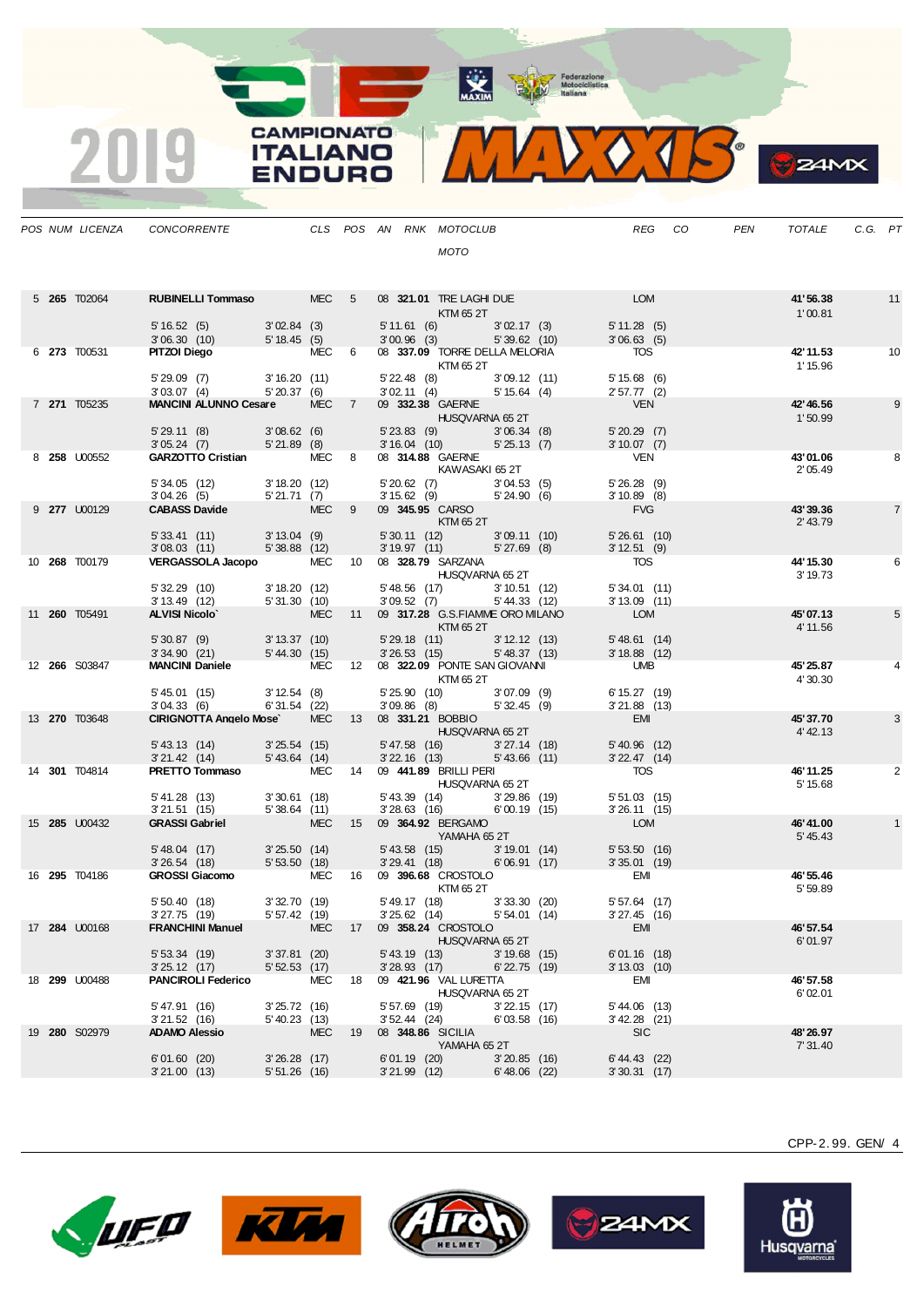MAXIM Federazione<br>Motociclistica<br>Italiana

**CAMPIONATO ITALIANO ENDURO** 

|              | POS NUM LICENZA | CONCORRENTE                                          |                                |                  | CLS POS AN RNK MOTOCLUB        |                                                 |                             |                                           | <b>REG</b> | CO | <b>PEN</b>                         | <b>TOTALE</b>          | C.G. PT |    |
|--------------|-----------------|------------------------------------------------------|--------------------------------|------------------|--------------------------------|-------------------------------------------------|-----------------------------|-------------------------------------------|------------|----|------------------------------------|------------------------|---------|----|
|              |                 |                                                      |                                |                  |                                | <b>MOTO</b>                                     |                             |                                           |            |    |                                    |                        |         |    |
|              | 20 305 U01223   | <b>BOANO Jeremy</b>                                  |                                |                  | MEC 20 09 478.95 DOGLIANI      |                                                 |                             |                                           | PIE        |    |                                    | 50'01.20               |         |    |
|              |                 |                                                      |                                |                  |                                | YAMAHA 65 2T                                    |                             |                                           |            |    |                                    | 9'05.63                |         |    |
|              |                 | 6'24.73 (21)<br>3'38.11(22)                          | 3'45.26(24)<br>$6' 10.12$ (20) |                  | 3'41.16 (22)                   | 6' 18.57 (21) 3' 41.55 (22)                     | $6'19.66$ (18)              | 6'16.10(20)<br>$3'45.94$ (23)             |            |    |                                    |                        |         |    |
|              | 21 307 T05434   | <b>BERGAMASCO Alessandro</b>                         |                                | <b>MEC</b>       | 21 09 507.83 ISONTINO          | KTM 65 2T                                       |                             |                                           | <b>FVG</b> |    |                                    | 50' 52.98<br>9'57.41   |         |    |
|              |                 | 6'30.96 (23)                                         | 3' 40.31 (22)                  |                  |                                | 6' 19.98 (22) 4' 03.98 (26)                     |                             | $6'$ 24.43 $(21)$                         |            |    |                                    |                        |         |    |
|              | 22 316 U01507   | 4'00.39(25)<br><b>DURANTE Ettore</b>                 | 6' 17.40 (21)                  | <b>MEC</b>       | 22 09 S.R. FUORINGIRO SAVONA   | 3'37.37(21)                                     | $6'$ 22.84 $(20)$           | $3'35.32$ (20)<br><b>LIG</b>              |            |    |                                    | 52'07.93               |         |    |
|              |                 |                                                      |                                |                  |                                | KTM 65 2T                                       |                             |                                           |            |    |                                    | 11' 12.36              |         |    |
|              |                 | 6'46.08 (24)<br>$3'33.38$ (20)                       | 3' 44.15 (23)<br>7'05.76 (24)  |                  | $3'33.29$ (20)                 | 6' 23.70 (23)                                   | 3'35.23(21)<br>6'45.12(21)  | $7'08.86$ (25)<br>$3'32.36$ (18)          |            |    |                                    |                        |         |    |
|              | 23 297 T00858   | BARNI Francesco                                      |                                | <b>MEC</b>       | 23 08 416.39 PRATO             |                                                 |                             | <b>TOS</b>                                |            |    |                                    | 54'35.53               |         |    |
|              |                 | 6'49.80 (25)                                         | 4' 18.01 (27)                  |                  | 7'06.58 (25)                   | <b>Example 21 YAMAHA 65 2T</b>                  | 4'04.17(27)                 | 6'46.39(23)                               |            |    |                                    | 13'39.96               |         |    |
|              |                 | 3'55.43(24)                                          | 6'58.97(23)                    |                  |                                | $3'50.93$ (23)                                  | $7'00.58$ (23)              | $3' 44.67$ (22)                           |            |    |                                    |                        |         |    |
|              | 24 302 U03985   | <b>MENI Filippo</b>                                  |                                |                  | MEC 24 09 445.61 COSTA VOLPINO | KAWASAKI 65 2T                                  |                             | LOM                                       |            |    |                                    | 55' 53.39<br>14' 57.82 |         |    |
|              |                 | 7' 38.23 (27)                                        | 3'58.36(25)                    |                  |                                | 7' 02.00 (24)<br>3' 55.48 (25)                  | 3'52.12(25)                 | 7' 13.80 (26)                             |            |    |                                    |                        |         |    |
|              | 25 294 T03239   | 4' 12.26 (26)<br><b>CAMBIANICA Filippo MEC</b>       | 7'06.14(25)                    |                  | 25 09 394.76 COSTA VOLPINO     |                                                 | 7'04.40 (25)                | $3'50.60$ (24)<br><b>LOM</b>              |            |    |                                    | 56' 17.32              |         |    |
|              |                 |                                                      |                                |                  |                                | KTM 65 2T                                       |                             |                                           |            |    |                                    | 15' 21.75              |         |    |
|              |                 | 7'04.99 (26)<br>3' 54.40 (23) 7' 37.69 (26)          | 4'05.72(26)                    |                  |                                | 7' 21.43 (26)<br>4' 01.72 (26)                  | 3'50.21(24)<br>7'02.21 (24) | $6'59.02$ (24)<br>4' 19.93 (25)           |            |    |                                    |                        |         |    |
|              | 26 320 V00558   | <b>PORTONE Thomas</b>                                |                                | MEC              | 26 09 S.R. S.A.C.E.            |                                                 |                             |                                           | <b>PUG</b> |    |                                    | 1:48'18.30             |         |    |
|              |                 | 11'22.64 (28)                                        | 4'30.48 (28)                   |                  |                                | YAMAHA 65 2T<br>19'38.08 (29) 4'31.31 (28)      |                             | 28' 40.17 (28)                            |            |    |                                    | 1:07' 22.73            |         |    |
|              |                 | 4'49.85 (27)                                         | 11'05.57 (27)                  |                  | 7' 13.48 (27)                  |                                                 | 10'57.65 (26)               | 5' 29.07 (26)                             |            |    |                                    |                        |         |    |
|              | 27 322 V02128   | <b>MONASTERO Manuele</b>                             |                                | <b>MEC</b>       | 27 08 <b>S.R</b> VARZI         | KAWASAKI 65 2T                                  |                             | <b>LOM</b>                                |            |    |                                    | 2:09'17.76             |         |    |
|              |                 | 14' 11.37 (29) 6' 29.37 (29)                         |                                |                  | 19'30.08 (28) 5'41.33 (29)     |                                                 |                             | 32'02.28 (29)                             |            |    |                                    | 1:28' 22.19            |         |    |
|              |                 | 5' 34.42 (28) 15' 21.51 (28)                         |                                |                  | 10'31.97 (28) 13'50.76 (27)    |                                                 |                             | 6'04.67 (27)                              |            |    |                                    |                        |         |    |
| NON PARTITI  |                 |                                                      |                                |                  |                                |                                                 |                             |                                           |            |    |                                    |                        |         |    |
|              | 286 U01542      | <b>CALASTRI Mattia</b>                               |                                | <b>MEC</b>       |                                | 09 365.97 VAL LURETTA                           |                             |                                           |            |    | EMI NP 4^ PROVA PAR - PARTENZA     |                        |         |    |
|              |                 |                                                      |                                |                  |                                | YAMAHA 65 2T                                    |                             |                                           |            |    |                                    |                        |         |    |
| NON ARRIVATI |                 |                                                      |                                |                  |                                |                                                 |                             |                                           |            |    |                                    |                        |         |    |
|              | 255 U00700      | <b>BACCINELLI Nicolo' All and SACCINELLI Nicolo'</b> |                                | <b>MEC</b>       |                                | 09 312.45 TRE LAGHI DUE<br>HUSQVARNA 65 2T      |                             |                                           |            |    | LOM RIT 4^ PROVA ET5 - ENDURO TEST |                        |         |    |
|              |                 | 5' 17.62 (6)<br>2'53.30(1)                           | 2'59.51(2)<br>5' 17.73 (3)     |                  | 2'53.71(1)                     |                                                 |                             | $5'09.99$ (4) $2'56.34$ (2) $5'22.25$ (8) |            |    |                                    |                        |         |    |
|              | 325 T03995      | <b>MONTI Matteo</b>                                  |                                | MEC              |                                | 08 492.16 CAIRATESE<br>KTM 65 2T                |                             |                                           |            |    | LOM RIT 4^ PROVA CT3 - CROSS TEST  |                        |         |    |
|              |                 | $6'26.16$ (22)                                       | 3'38.45(21)                    |                  | 10'01.32 (27) 3'45.76 (23)     |                                                 |                             | 18'58.78 (27)                             |            |    |                                    |                        |         |    |
|              |                 |                                                      |                                |                  |                                | <b>MiniEnduro Debuttanti</b>                    |                             |                                           |            |    |                                    |                        |         |    |
|              |                 |                                                      |                                |                  |                                |                                                 |                             |                                           |            |    |                                    |                        |         |    |
|              | 1 401 U05142    | <b>LORENZI Massimo</b>                               |                                | MED <sub>1</sub> |                                | 10 340.34 G.S.FIAMME ORO MILANO<br>YAMAHA 65.2T |                             |                                           | <b>LOM</b> |    |                                    | 43' 57.18              |         | 20 |

YAMAHA 65 2T 5' 28.28 (1) 3' 09.09 (1) 5' 29.06 (2) 3' 06.07 (1) 5' 59.37 (3) 3' 05.09 (1) 5' 34.13 (1) 3' 12.12 (1) 5' 43.55 (1) 3' 10.42 (1) 2 **403** U05148 **MARIOLI Cristian** MED 2 10 **351.21** COSTA VOLPINO LOM **44'19.41** 17 YAMAHA 65 2T 22.23 5' 41.60 (3) 3' 11.77 (2) 5' 34.26 (3) 3' 12.00 (2) 5' 38.85 (2) 3' 13.80 (2) 5' 37.91 (2) 3' 13.59 (2) 5' 44.17 (2) 3' 11.46 (2)<br>**CAGNONI Mattia** MED 3 10 **S.R.** BERGAMO LOM 3 **410** U04633 **CAGNONI Mattia** MED 3 10 **S. R.** BERGAMO LOM **44'55.80** 15  $YAMAHA$  65 2T  $58.62$ 5' 30.50 (2) 3' 14.81 (3) 5' 27.92 (1) 3' 19.20 (3) 5' 34.80 (1) 3' 19.53 (3) 5' 45.53 (4) 3' 21.05 (3) 6' 03.90 (4) 3' 18.56 (4)

CPP-2. 99. GEN/ 5

 $24MX$ 



 $\mathbf 2$ 







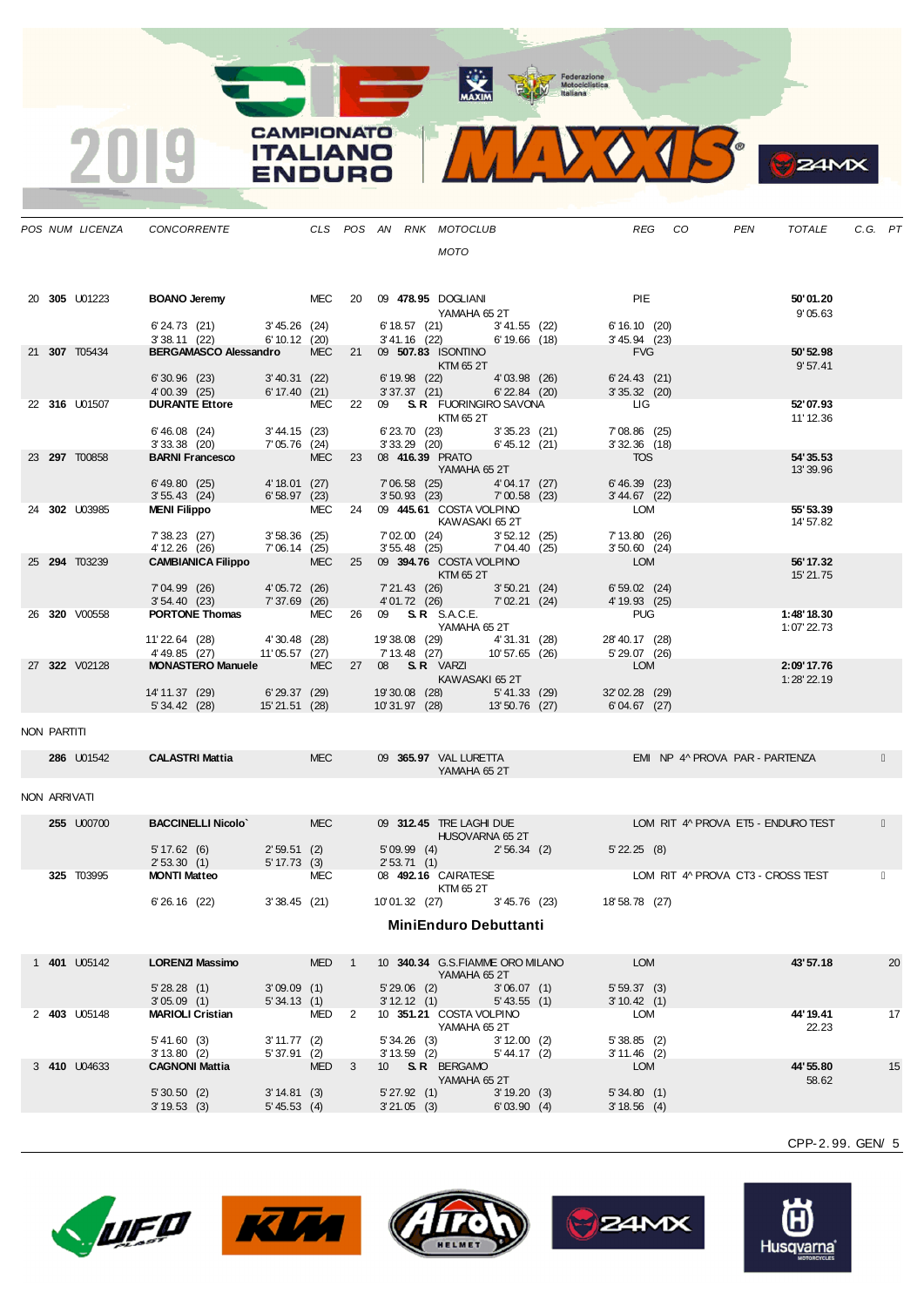Federazione<br>
Motociclistica<br>
ttaliana

MAXIM

**CAMPIONATO** 9 **ITALIANO ENDURO** 

 $\overline{2}$ 

|              | POS NUM LICENZA             | CONCORRENTE                                                                                                                                     |              |            | CLS POS AN RNK MOTOCLUB                                 |                                                        |  |                                                                 | REG CO | PEN                         | TOTALE                  | C.G. PT |                |
|--------------|-----------------------------|-------------------------------------------------------------------------------------------------------------------------------------------------|--------------|------------|---------------------------------------------------------|--------------------------------------------------------|--|-----------------------------------------------------------------|--------|-----------------------------|-------------------------|---------|----------------|
|              |                             |                                                                                                                                                 |              |            |                                                         | <b>MOTO</b>                                            |  |                                                                 |        |                             |                         |         |                |
|              | 4 406 U03681                | <b>PIZZETTI Riccardo</b>                                                                                                                        |              |            | MED 4 10 382.92 ISOLA D'ELBA                            | YAMAHA 65 2T                                           |  | TOS                                                             |        |                             | 47'00.51<br>3'03.33     |         | 13             |
|              |                             | 5' 46.00 (4) 3' 44.50 (7)<br>3' 36.12 (7) 5' 45.18 (3)                                                                                          |              |            |                                                         | 5' 41.95 (4) 3' 25.97 (5)<br>3' 24.73 (5) 6' 04.75 (5) |  | $6'16.96$ (6)<br>$3'14.35$ (3)<br>3'14.35(3)                    |        |                             |                         |         |                |
|              | 5 404 V01165                | $330.12$ ( <i>t</i> )<br><b>SCIPIONI Kevin</b> MED 5                                                                                            |              |            | 10 352.57 SIMONCINI RACING                              | <b>Example 25 ST EXTM 65 2T</b>                        |  | MAR                                                             |        |                             | 47'02.48<br>3'05.30     |         | 11             |
|              |                             | 5'48.65(5)<br>3'24.59 (4) 6'08.72 (6)                                                                                                           | 3'28.97(4)   |            |                                                         | 5' 52.41 (6) 3' 25.28 (4)<br>3' 22.90 (4) 6' 02.56 (3) |  | 6'09.70(5)<br>3'18.70(5)                                        |        |                             |                         |         |                |
|              | 6 405 U04247                | MANCA Enis Giuseppe MED 6 10 380.99 PONTE SAN GIOVANNI                                                                                          |              |            |                                                         |                                                        |  | <b>UMB</b>                                                      |        | 10.00                       | 48' 42.37               |         | 10             |
|              |                             |                                                                                                                                                 |              |            |                                                         | YAMAHA 65 2T                                           |  |                                                                 |        |                             | 4' 45.19                |         |                |
|              |                             |                                                                                                                                                 |              |            |                                                         | 6' 05.42 (7) 3' 35.37 (8)<br>3' 35.01 (6) 6' 07.37 (6) |  | 6'01.89(4)<br>3'35.23(6)                                        |        |                             |                         |         |                |
|              | 7 402 U01728                | 6'10.26 (8) 3'41.80 (6) 6'05.42 (7) 3'35.37 (8)<br>3'35.96 (6) 6'04.06 (5) 3'35.01 (6) 6'07.37 (6)<br>GIRALDI Duccio MED 7 10 346.28 PELLICORSE |              |            |                                                         | <b>HUSQVARNA 65 2T</b>                                 |  | TOS                                                             |        |                             | 51'37.12<br>7' 39.94    |         | 9              |
|              |                             | 6'08.64 (7) 3'48.53 (8)<br>4'11.60 (10) 6'51.43 (8)                                                                                             |              |            |                                                         | 5' 52.39 (5) 3' 33.95 (7)<br>3' 59.96 (9) 7' 01.54 (8) |  | 6'19.92(7)                                                      |        |                             |                         |         |                |
|              | 8 408 U04411                | USLENGHI Riccardo MED 8                                                                                                                         |              |            |                                                         | 10 486.59 FAST TEAM<br><b>KTM 65 2T</b>                |  | 3' 49.16 (8)<br><b>LOM</b>                                      |        |                             | 52'06.24<br>8'09.06     |         | 8              |
|              |                             | 6' 39.21 (9) 3' 40.76 (5)<br>3' 26.63 (5) 7' 02.33 (9)                                                                                          |              |            |                                                         | 6' 16.90 (9) 3' 32.15 (6)<br>3' 43.32 (7) 7' 07.56 (9) |  | 6'56.05(8)<br>3'41.33(7)                                        |        |                             |                         |         |                |
|              | 9 407 V00710                | BECCARI Simone MED 9                                                                                                                            |              |            |                                                         | 10 386.94 EL CIODO<br><b>HUSQVARNA 65 2T</b>           |  | <b>VEN</b>                                                      |        |                             | 56'46.01<br>12'48.83    |         | $\overline{7}$ |
|              |                             | 6' 05.48 (6) 4' 02.94 (9)<br>4' 04.76 (9) 6' 37.87 (7)                                                                                          |              |            |                                                         | 6'06.12 (8) 3'49.80 (9)<br>3'55.01 (8) 6'34.56 (7)     |  | 11'38.95 (10)<br>3'50.52(9)                                     |        |                             |                         |         |                |
|              | 10 409 V01695               | BERNI Federico MED 10 11 554.28 OFFROAD XXL                                                                                                     |              |            |                                                         | <b>KTM 65 2T</b>                                       |  | LAZ                                                             |        |                             | 1:08'14.80<br>24' 17.62 |         | 6              |
|              |                             | 8' 58.42 (10) 4' 24.42 (10)<br>4'02.02 (8)                                                                                                      | 7'49.28 (10) |            | 10'00.32 (10) 5'33.47 (11)<br>4'58.76 (10) 7'53.59 (10) |                                                        |  | 10'32.60(9)<br>4'01.92 (10)                                     |        |                             |                         |         |                |
| NON ARRIVATI |                             |                                                                                                                                                 |              |            |                                                         |                                                        |  |                                                                 |        |                             |                         |         |                |
|              | 411 V01093                  | <b>OLIMI Leila Collimbus</b>                                                                                                                    |              | <b>MED</b> | KTM 50 2T                                               | 10 S.R. ALTASERRA                                      |  |                                                                 |        | PIE RIT 4^ PROVA CO3 - CO 3 |                         |         |                |
|              |                             | 10'21.49(11)<br>5'55.11(11)                                                                                                                     |              |            |                                                         |                                                        |  | 5' 19.37 (11)   10' 09.40 (11)   5' 26.56 (10)   13' 08.76 (11) |        |                             |                         |         |                |
|              |                             |                                                                                                                                                 |              |            |                                                         | <b>MiniEnduro Junior</b>                               |  |                                                                 |        |                             |                         |         |                |
|              |                             |                                                                                                                                                 |              |            |                                                         |                                                        |  | <b>Example 18 LAZ</b>                                           |        |                             |                         |         |                |
|              | 1 215 S02042                | MELCHIORRI Gabriele MEJ 1                                                                                                                       |              |            |                                                         | 07 239.24 GRAFFIGNANO 1989<br>HUSQVARNA 85 2T          |  |                                                                 |        |                             | 37'21.20                |         | 20             |
|              |                             | 4'44.76 (1) 2'49.40 (3)                                                                                                                         |              |            |                                                         | 4' 43.98 (1) 2' 47.18 (3)<br>2' 43.36 (3) 4' 41.18 (1) |  | 4'40.93 (1)                                                     |        |                             |                         |         |                |
|              | 2 221 R02055                | 2' 48.31 (5) 4' 39.46 (1)<br><b>PIVETTA Filippo MEJ 2</b>                                                                                       |              |            | 07 251.55 MANZANO                                       | <b>KTM 85 2T</b>                                       |  | $2' 42.64$ (2)<br><b>FVG</b>                                    |        |                             | 37' 35.48<br>14.28      |         | 17             |
|              |                             | $4'49.52$ (2) $2'46.56$ (1)<br>$2'41.44$ (1) $4'42.20$ (2)                                                                                      |              |            |                                                         | 4' 47.77 (3) 2' 46.41 (2)<br>2' 42.98 (2) 4' 48.63 (2) |  | 4' 47.66 (3)<br>2' 42.31 (1)<br>$2'$ 42.31 (1)                  |        |                             |                         |         |                |
|              | 3 230 S05272                | <b>MOSCA Pierpaolo</b>                                                                                                                          |              |            | MEJ 3 08 274.81 SICILIA                                 | KTM 85 2T                                              |  | <b>SIC</b>                                                      |        |                             | 37'57.73<br>36.53       |         | 15             |
|              |                             | $2' 49.37$ (2)<br>4' 49.36 (3)<br>4'57.62(5)                                                                                                    |              |            |                                                         | 4' 47.23 (2) 2' 45.39 (1)<br>2' 42.65 (1) 4' 52.21 (4) |  | 4'45.75(2)                                                      |        |                             |                         |         |                |
|              | $\sim$ $\sim$ $\sim$ $\sim$ | 2' 44.94 (2)                                                                                                                                    |              |            |                                                         | $\sim$ $\sim$ $\sim$ $\sim$ $\sim$                     |  | 2' 43.21 (3)                                                    |        |                             |                         |         |                |

|  |                     | 451.62(5)            |                          | 249.31(2)      |            |   | 441.23(2)          | 245.39(1)      | $4,45,75$ (2) |          |    |
|--|---------------------|----------------------|--------------------------|----------------|------------|---|--------------------|----------------|---------------|----------|----|
|  |                     | 2' 44.94 (2)         |                          | 4' 49.36 (3)   |            |   | $2'$ 42.65 (1)     | 4'52.21(4)     | 2' 43.21 (3)  |          |    |
|  | 4 220 R02940        | <b>GUASTINI Niko</b> |                          |                | <b>MEJ</b> | 4 | 07 251.22 SARZANA  |                | TOS           | 38'23.09 | 13 |
|  |                     |                      |                          |                |            |   | KTM 85 2T          |                |               | 1'01.89  |    |
|  |                     | 4'50.61(3)           |                          | 2'51.53(5)     |            |   | 4' 53.38 (4)       | 2' 49.43(5)    | 4'51.36(4)    |          |    |
|  |                     | 2' 45.51 (3)         |                          | 4'50.42(4)     |            |   | 2' 48.30 (5)       | 4'51.59 (3)    | 2'50.96(5)    |          |    |
|  | 5 <b>243</b> U02330 |                      | D'EUSTACHIO Christian    |                | <b>MEJ</b> | 5 | 07 293.57 DG       |                | ABR           | 38'50.35 | 11 |
|  |                     |                      |                          |                |            |   | <b>KTM 85 2T</b>   |                |               | 1'29.15  |    |
|  |                     | 4'57.12(4)           |                          | $2' 49.82$ (4) |            |   | 4'54.65(5)         | $2' 48.69$ (4) | 4'58.36(6)    |          |    |
|  |                     | $2' 48.06$ (4)       |                          | 5'01.25(6)     |            |   | 2' 47.10(4)        | 4'59.46(5)     | 2' 45.84 (4)  |          |    |
|  | 6 <b>240</b> T00056 |                      | <b>GIORDANO Gabriele</b> |                | MEJ        | 6 | 07 291.36 DOGLIANI |                | <b>PIE</b>    | 40'21.03 | 10 |
|  |                     |                      |                          |                |            |   | YAMAHA 85 2T       |                |               | 2'59.83  |    |
|  |                     | 5'08.96(10)          |                          | 3'00.17(9)     |            |   | 5'04.48(7)         | $2'57.68$ (8)  | $5'04.68$ (8) |          |    |



**24MX** 







2' 51.98 (6) 5' 06.15 (8) 2' 57.81 (7) 5' 12.37 (10) 2' 56.75 (7)



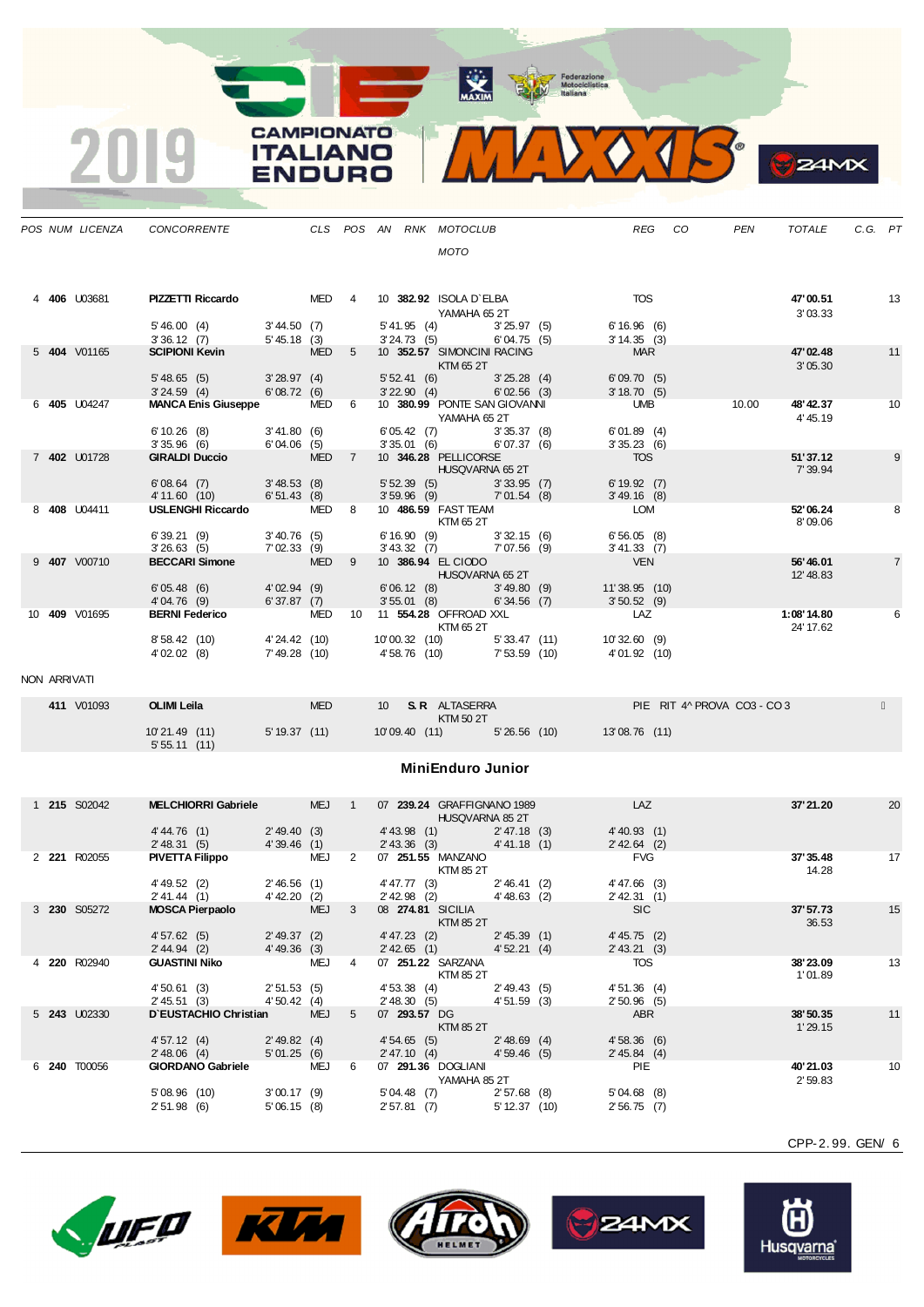MAXIM Pederazione

**CAMPIONATO** MIDO TR **ITALIANO ENDURO** 

|  | POS NUM LICENZA      | CONCORRENTE CLS POS AN RNK MOTOCLUB                                                                                                                |                            |     |    |                              |                                                            |                              |                                                                                                                                                                                                                                               |                                     | REG CO | PEN | TOTALE               | C.G. PT |                |
|--|----------------------|----------------------------------------------------------------------------------------------------------------------------------------------------|----------------------------|-----|----|------------------------------|------------------------------------------------------------|------------------------------|-----------------------------------------------------------------------------------------------------------------------------------------------------------------------------------------------------------------------------------------------|-------------------------------------|--------|-----|----------------------|---------|----------------|
|  |                      |                                                                                                                                                    |                            |     |    |                              | MOTO                                                       |                              |                                                                                                                                                                                                                                               |                                     |        |     |                      |         |                |
|  |                      |                                                                                                                                                    |                            |     |    |                              |                                                            |                              |                                                                                                                                                                                                                                               |                                     |        |     |                      |         |                |
|  | 7 235 V00450         | FAGANEL Gabriel MEJ 7 07 288.77 CARSO                                                                                                              |                            |     |    |                              |                                                            |                              |                                                                                                                                                                                                                                               | <b>FVG</b>                          |        |     | 40'38.46             |         | 9              |
|  |                      | 5'06.61 (8) 3'05.07 (13)                                                                                                                           |                            |     |    |                              | KTM 85 2T<br>5'03.82 (6) 3'03.73 (14)                      |                              |                                                                                                                                                                                                                                               | 5'01.56(7)                          |        |     | 3' 17.26             |         |                |
|  |                      | 2' 59.28 (8) 5' 10.43 (11)                                                                                                                         |                            |     |    |                              | 2' 58.79 (10)                                              | 5'08.45(7)                   |                                                                                                                                                                                                                                               | 3'00.72(13)                         |        |     |                      |         |                |
|  | 8 252 T01186         | <b>CALABRIA Francesco</b> MEJ 8 07 308.10 TRITONE                                                                                                  |                            |     |    |                              |                                                            |                              |                                                                                                                                                                                                                                               | <b>SIC</b>                          |        |     | 40'49.53<br>3'28.33  |         | 8              |
|  |                      |                                                                                                                                                    |                            |     |    |                              |                                                            |                              | 07 300.19<br>HUSQVARNA 85 2T<br>5'11.04 (9) 3'04.97 (15) 5'05.78 (9)<br>2'58.08 (10) 5'11.33 (9) 2'58.08 (10)<br>- 2'58.08 (10)                                                                                                               |                                     |        |     |                      |         |                |
|  | 9 242 R02286         | 5' 05.55 (7) 3' 03.89 (11) 5' 11.04 (9) 3'<br>3' 01.37 (12) 5' 08.38 (9) 2' 59.14 (12) 5'<br><b>MARCHESIN Pietro</b> MEJ 9 07 <b>292.36</b> GAERNE |                            |     |    |                              |                                                            |                              |                                                                                                                                                                                                                                               |                                     |        |     | 41'05.00             |         | $\overline{7}$ |
|  |                      |                                                                                                                                                    |                            |     |    |                              | <b>Example 25 ST EXTM 85 2T</b>                            |                              |                                                                                                                                                                                                                                               |                                     |        |     | 3'43.80              |         |                |
|  |                      | 5' 11.89 (13) 3' 05.45 (14)<br>3' 00.44 (10) 5' 04.42 (7)                                                                                          |                            |     |    |                              |                                                            |                              | 5'05.43 (8) 3'05.16 (17) 5'07.56 (10)<br>3'02.82 (14) 5'06.76 (6) 3'15.07 (21)                                                                                                                                                                |                                     |        |     |                      |         |                |
|  | 10 239 S05463        | MOLINARO Andrea MEJ 10 07 290.74 HARD TRACKS/BAD BOYS BUJA MC FVG                                                                                  |                            |     |    |                              |                                                            |                              |                                                                                                                                                                                                                                               |                                     |        |     | 41'11.44             |         | 6              |
|  |                      | 5' 04.14 (6) 3' 16.65 (22)                                                                                                                         |                            |     |    |                              | KTM 85 2T                                                  |                              | 5' 12.75 (12) 3' 02.41 (11) 5' 12.72 (12)                                                                                                                                                                                                     |                                     |        |     | 3'50.24              |         |                |
|  |                      | $2'59.89$ (9) $5'08.49$ (10)                                                                                                                       |                            |     |    |                              |                                                            |                              | 2' 58.16 (8) 5' 17.14 (15) 2' 59.09 (11)                                                                                                                                                                                                      |                                     |        |     |                      |         |                |
|  | 11 <b>251</b> S03150 | SCANDURRA Gioele Matteo MEJ 11 07 301.86 SICILIA                                                                                                   |                            |     |    |                              | <b>HUSQVARNA 85 2T</b>                                     |                              |                                                                                                                                                                                                                                               | <b>SIC</b>                          |        |     | 41'16.42<br>3'55.22  |         | 5              |
|  |                      | 5'06.80 (9) 2'55.66 (6)                                                                                                                            |                            |     |    |                              |                                                            |                              |                                                                                                                                                                                                                                               |                                     |        |     |                      |         |                |
|  |                      | 2'57.09(7)                                                                                                                                         | 5' 11.84 (13)              |     |    |                              |                                                            |                              | $\left. \begin{array}{llllll} 5^\prime\,40.90 & (23) & \qquad & 2^\prime\,56.70 & (7) & \qquad & 5^\prime\,08.44 & (11) \\ 2^\prime\,59.10 & (11) & \qquad & 5^\prime\,14.53 & (13) & \qquad & 3^\prime\,05.36 & (17) \\ \end{array} \right.$ |                                     |        |     |                      |         |                |
|  | 12 <b>234</b> S03455 | BUSATTA Cristiano MEJ 12 08 288.38 BERGAMO                                                                                                         |                            |     |    |                              | <b>KTM 85 2T</b>                                           |                              |                                                                                                                                                                                                                                               | LOM                                 |        |     | 41'26.98<br>4'05.78  |         |                |
|  |                      | 5' 23.62 (18) 3' 06.54 (17)<br>3' 01.28 (11) 5' 11.77 (12)                                                                                         |                            |     |    |                              | 5'20.72 (16) 3'00.69 (9)<br>$2'58.47$ (9) $5'12.96$ (12)   |                              |                                                                                                                                                                                                                                               | 5'13.61(13)                         |        |     |                      |         |                |
|  | 13 274 R04751        | <b>PASINETTI Marco</b> MEJ 13 07 337.35 COSTA VOLPINO                                                                                              |                            |     |    |                              |                                                            |                              |                                                                                                                                                                                                                                               | 2'57.32(8)<br><b>LOM</b>            |        |     | 42'00.49             |         | 3              |
|  |                      |                                                                                                                                                    |                            |     |    |                              | YAMAHA 85 2T                                               |                              |                                                                                                                                                                                                                                               |                                     |        |     | 4'39.29              |         |                |
|  |                      | 5' 18.20 (16) 3' 03.50 (10)<br>$3'03.55$ (16) $5'24.07$ (19)                                                                                       |                            |     |    |                              | 5' 12.68 (11) 3' 09.84 (20)<br>3' 06.24 (18) 5' 23.78 (18) |                              |                                                                                                                                                                                                                                               | 5'14.79(15)<br>$3'03.84$ (14)       |        |     |                      |         |                |
|  | 14 250 S01095        | TOMASI Nicholas MEJ 14 07 300.47 GAERNE                                                                                                            |                            |     |    |                              |                                                            |                              |                                                                                                                                                                                                                                               | VEN <sup>1</sup>                    |        |     | 42'02.57             |         | 2              |
|  |                      |                                                                                                                                                    |                            |     |    |                              | <b>KTM 85 2T</b>                                           |                              |                                                                                                                                                                                                                                               | $6'20.38$ (31)                      |        |     | 4'41.37              |         |                |
|  |                      | 5' 09.45 (11) 3' 00.03 (8)<br>3' 02.92 (15) 5' 13.54 (14)                                                                                          |                            |     |    |                              | 5' 11.52 (10) 3' 00.71 (10)<br>2' 57.17 (6) 5' 12.67 (11)  |                              |                                                                                                                                                                                                                                               | 2'54.18(6)                          |        |     |                      |         |                |
|  | 15 269 T01731        | VENUTO Gabriele Elio MEJ 15 08 329.74 BRILLI PERI                                                                                                  |                            |     |    |                              | HUSQVARNA 85 2T                                            |                              |                                                                                                                                                                                                                                               | TOS                                 |        |     | 42' 13.38<br>4'52.18 |         | $\mathbf{1}$   |
|  |                      | 5' 24.85 (20) 3' 05.47 (15)                                                                                                                        |                            |     |    |                              | 5'21.34 (17) 3'02.69 (12)                                  |                              |                                                                                                                                                                                                                                               | 5'24.81(18)                         |        |     |                      |         |                |
|  | 16 <b>253</b> T00201 | 3'01.56 (14) 5'19.77 (17)<br><b>MARCHI Matteo</b> MEJ 16 08 <b>309.36 INTIMIANO N. NOSEDA</b>                                                      |                            |     |    |                              | 3'04.35(15)                                                |                              | 5' 22.32 (16)                                                                                                                                                                                                                                 | $3'06.22$ (18)<br><b>LOM</b>        |        |     | 42' 18.06            |         |                |
|  |                      |                                                                                                                                                    |                            |     |    |                              | <b>KTM 85 2T</b>                                           |                              |                                                                                                                                                                                                                                               |                                     |        |     | 4'56.86              |         |                |
|  |                      | 5' 15.20 (14) 3' 05.69 (16)<br>3' 29.16 (26) 5' 17.51 (15)                                                                                         |                            |     |    |                              | 5' 15.40 (14) 3' 03.66 (13)<br>3'04.43 (16) 5'23.00 (17)   |                              |                                                                                                                                                                                                                                               | $5'$ 23.94 $(17)$<br>$3'00.07$ (12) |        |     |                      |         |                |
|  | 17 <b>256</b> T01503 | <b>GIULIANI Matteo</b>                                                                                                                             | MEJ 17 08 313.31 PRATO     |     |    |                              |                                                            |                              |                                                                                                                                                                                                                                               | <b>TOS</b>                          |        |     | 42' 48.75            |         |                |
|  |                      |                                                                                                                                                    |                            |     |    |                              | <b>THE YAMAHA 85 2T</b>                                    |                              |                                                                                                                                                                                                                                               |                                     |        |     | 5' 27.55             |         |                |
|  |                      | 5' 10.01 (12) 3' 04.57 (12)<br>3' 01.37 (12) 5' 18.97 (16)                                                                                         |                            |     |    |                              |                                                            |                              | 5'16.35 (15) 3'06.01 (19) 5'13.79 (14)<br>3'01.84 (13) 5'14.76 (14) 4'21.08 (33)                                                                                                                                                              |                                     |        |     |                      |         |                |
|  | 18 <b>233 U00511</b> | FERSINI Matteo MEJ 18 07 283.47 S.A.C.E.                                                                                                           |                            |     |    |                              | KTM 85 2T                                                  |                              |                                                                                                                                                                                                                                               | <b>PUG</b>                          |        |     | 43'29.95<br>6'08.75  |         |                |
|  |                      | 6'02.07(27)                                                                                                                                        | $3'32.46$ (26)             |     |    |                              | 6' 12.74 (28) 2' 53.48 (6)                                 |                              |                                                                                                                                                                                                                                               | 4'58.15(5)                          |        |     |                      |         |                |
|  | 19 278 V03406        | 3'36.82(31)<br><b>MEAZZINI Francesco</b>                                                                                                           | 4'56.27(5)                 | MEJ |    | 3' 10.37 (20)                | 19 07 347.33 A.M. ARETINA                                  | 5'09.79(8)                   |                                                                                                                                                                                                                                               | $2'57.80$ (9)<br><b>TOS</b>         |        |     | 44' 24.20            |         |                |
|  |                      |                                                                                                                                                    |                            |     |    |                              | KTM 85 2T                                                  |                              |                                                                                                                                                                                                                                               |                                     |        |     | 7'03.00              |         |                |
|  |                      | $6'$ 22.29 (28)<br>3'17.39(22)                                                                                                                     | 3'20.60(23)<br>5'33.11(20) |     |    | 5' 23.82 (18)<br>3'08.11(19) |                                                            | 3' 14.90 (23)<br>5'31.70(19) |                                                                                                                                                                                                                                               | 5'28.15(19)<br>3'04.13(15)          |        |     |                      |         |                |
|  | 20 259 V02599        | <b>MARINI Lorenzo Marino</b>                                                                                                                       |                            | MEJ | 20 |                              | 07 315.90 SIMONCINI RACING                                 |                              |                                                                                                                                                                                                                                               | MAR                                 |        |     | 44'48.88             |         |                |
|  |                      | 6'25.49(29)                                                                                                                                        | 3'09.99(18)                |     |    | $5'28.38$ (21)               | KTM 85 2T                                                  | 3'10.20(21)                  |                                                                                                                                                                                                                                               | $5'51.20$ (25)                      |        |     | 7' 27.68             |         |                |
|  |                      | $3'20.07$ (23)                                                                                                                                     | 5' 20.72 (18)              |     |    | $3'05.39$ (17)               |                                                            | 5' 53.17 (22)                |                                                                                                                                                                                                                                               | $3'04.27$ (16)                      |        |     |                      |         |                |
|  | 21 275 S02126        | <b>MANCINI Matteo</b>                                                                                                                              |                            | MEJ |    |                              | 21 07 338.11 PONTE SAN GIOVANNI<br>HUSQVARNA 85 2T         |                              |                                                                                                                                                                                                                                               | <b>UMB</b>                          |        |     | 45'20.68<br>7'59.48  |         |                |
|  |                      | 5'24.32(19)                                                                                                                                        | $3'48.63$ (33)             |     |    | $5'26.99$ (20)               |                                                            | 3'16.54(25)                  |                                                                                                                                                                                                                                               | $5'34.90$ (20)                      |        |     |                      |         |                |
|  |                      | $3'16.96$ (21)                                                                                                                                     | $5'34.89$ (21)             |     |    | 3' 13.40 (23)                |                                                            | 6' 11.37 (25)                |                                                                                                                                                                                                                                               | $3'32.68$ (26)                      |        |     |                      |         |                |

2019









CPP-2. 99. GEN/ 7

**B**Z4MX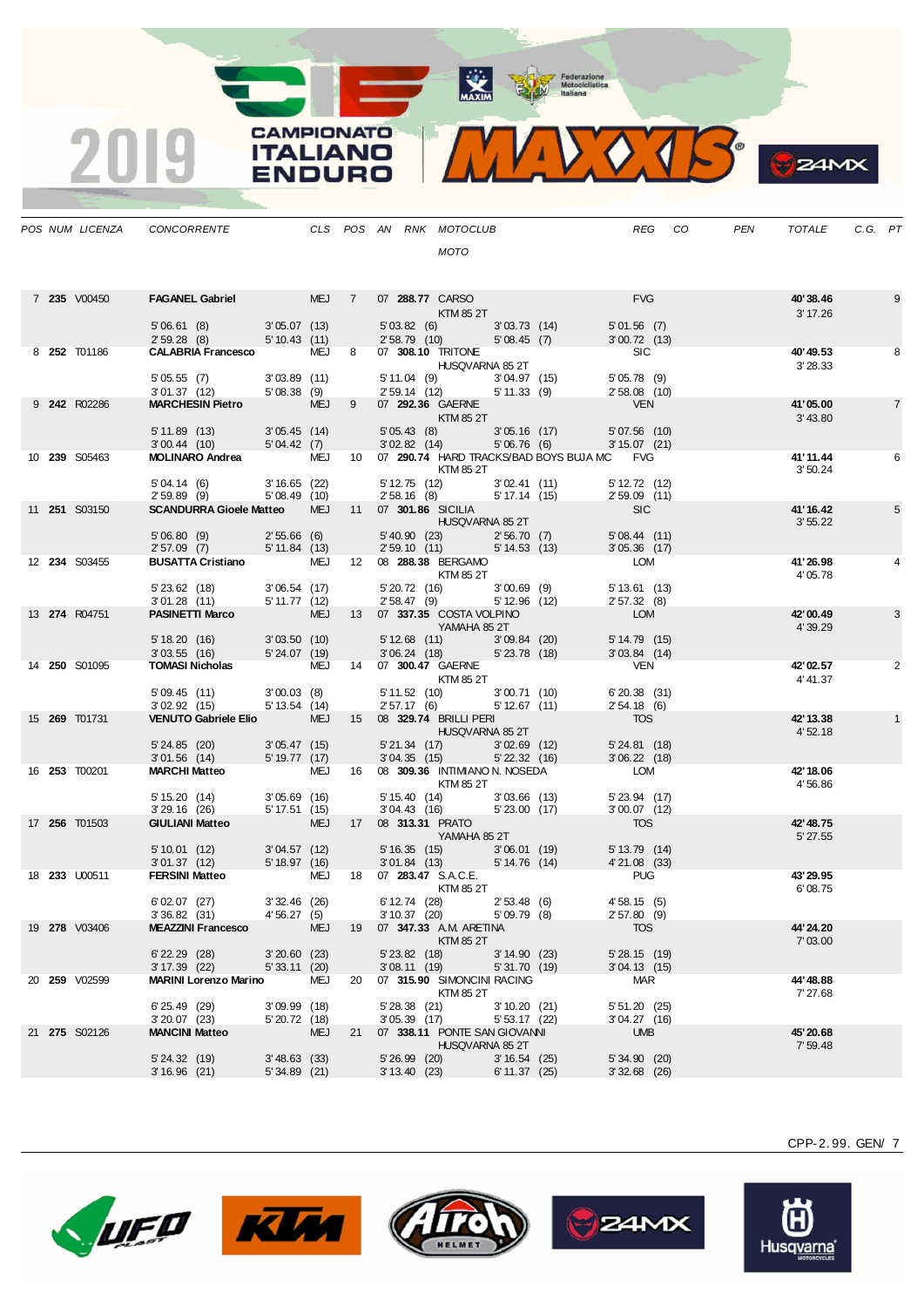MAXIM BOOR Motociclistica

VOJS.  $\mathbf{V}_{\mathbf{A}}$ 

**CAMPIONATO** 

**ITALIANO** 

**ENDURO** 

2019

|              |               | POS NUM LICENZA CONCORRENTE CLS POS AN RNK MOTOCLUB                                                                                                                         |               |            |                  |                                                            |             |                                                                                                                | REG CO                           |                                | PEN   | TOTALE                | C.G. PT |  |
|--------------|---------------|-----------------------------------------------------------------------------------------------------------------------------------------------------------------------------|---------------|------------|------------------|------------------------------------------------------------|-------------|----------------------------------------------------------------------------------------------------------------|----------------------------------|--------------------------------|-------|-----------------------|---------|--|
|              |               |                                                                                                                                                                             |               |            |                  | <b>MOTO</b>                                                |             |                                                                                                                |                                  |                                |       |                       |         |  |
|              |               |                                                                                                                                                                             |               |            |                  |                                                            |             |                                                                                                                |                                  |                                |       |                       |         |  |
|              | 22 283 T01223 | TORNABONI Nicolas MEJ 22 07 355.26 PELLICORSE                                                                                                                               |               |            |                  |                                                            |             |                                                                                                                | <b>TOS</b>                       |                                |       | 45'35.90              |         |  |
|              |               |                                                                                                                                                                             |               |            |                  | KTM 85 2T                                                  |             |                                                                                                                |                                  |                                |       | 8' 14.70              |         |  |
|              |               | 5' 42.71 (23) 3' 30.11 (25)<br>3' 24.00 (25) 5' 47.31 (24)                                                                                                                  |               |            |                  |                                                            |             | 5' 36.20 (22) 3' 25.75 (27) 5' 43.07 (23)<br>3' 24.81 (26) 5' 44.46 (21) 3' 17.48 (23)                         |                                  |                                |       |                       |         |  |
|              | 23 318 U02624 | LAZZATI Gabriele MEJ 23 08 S.R. VARZI                                                                                                                                       |               |            |                  |                                                            |             |                                                                                                                | LOM                              |                                |       | 46'33.91              |         |  |
|              |               |                                                                                                                                                                             |               |            |                  | HUSQVARNA 85 2T                                            |             |                                                                                                                |                                  |                                |       | $9'$ 12.71            |         |  |
|              |               | 5' 35.66 (21) 3' 10.60 (19)<br>3'07.35 (17) 7'09.11 (32)                                                                                                                    |               |            |                  | $6' 15.53$ (29)<br>3' 12.44 (22) 5' 55.90 (23)             | 3'05.29(18) |                                                                                                                | 5'51.20(25)<br>$3'10.83$ (19)    |                                |       |                       |         |  |
|              | 24 291 V02249 | ROCCATO Tommaso MEJ 24 08 381.49 TRE LAGHI DUE                                                                                                                              |               |            |                  |                                                            |             |                                                                                                                | LOM                              |                                |       | 46'35.30              |         |  |
|              |               |                                                                                                                                                                             |               |            |                  | <b>HUSQVARNA 85 2T</b>                                     |             |                                                                                                                |                                  |                                |       | 9' 14.10              |         |  |
|              |               | 5' 42.18 (22) 3' 14.97 (21)<br>3' 09.00 (18) 5' 42.11 (22)                                                                                                                  |               |            |                  | 5' 42.92 (24) 3' 16.47 (24)<br>3' 11.31 (21) 7' 43.97 (31) |             |                                                                                                                | $5'39.18$ (21)<br>3' 13.19 (20)  |                                |       |                       |         |  |
|              | 25 292 S05041 | FANTICINI Leonardo MEJ 25 08 389.32 FORNOVO                                                                                                                                 |               |            |                  |                                                            |             |                                                                                                                | <b>EMI</b>                       |                                |       | 46'38.05              |         |  |
|              |               | 5' 52.92 (25) 3' 24.09 (24) 3' 35.847 (25) 3' 21.18 (26) 3' 15.60 (20) 6' 01.25 (26) 3' 17.80 (24) 6' 16.97 (26)                                                            |               |            |                  |                                                            |             |                                                                                                                |                                  |                                |       | 9' 16.85              |         |  |
|              |               |                                                                                                                                                                             |               |            |                  |                                                            |             | 5' 58.47 (25) 3' 21.18 (26) 5' 52.34 (27)<br>3' 17.80 (24) 6' 16.97 (26) 3' 17.43 (22)                         |                                  |                                |       |                       |         |  |
|              | 26 314 T03238 | GATTI Mattia 6 MEJ 26 08 S.R. CAIRATESE                                                                                                                                     |               |            |                  | KTM 85 2T                                                  |             |                                                                                                                | <b>LOM</b>                       |                                | 10.00 | 46'39.94<br>9' 18.74  |         |  |
|              |               | $5'47.76$ (24) $3'40.99$ (30) $6'16.06$ (30) $3'21.02$ (24) $5'48.56$ (25) $3'21.27$ (25) $5'38.74$ (20)<br><b>BONANNI Michele</b> MEJ 27 07 <b>319.64</b> ENDURISTISTRETTI |               |            |                  |                                                            |             | 6' 16.06 (30) 3' 31.49 (30)<br>3' 21.27 (25) 5' 38.74 (20)                                                     | 5' 42.73 (22)                    |                                |       |                       |         |  |
|              |               |                                                                                                                                                                             |               |            |                  |                                                            |             |                                                                                                                | $3'21.32$ (25)                   |                                |       | 47'08.78              |         |  |
|              | 27 262 R04531 |                                                                                                                                                                             |               |            |                  | <b>Example 12 KTM 85 2T</b>                                |             |                                                                                                                | <b>LAZ</b>                       |                                |       | 9' 47.58              |         |  |
|              |               | 5' 59.13 (26) 3' 44.18 (32)<br>3' 31.54 (28) 5' 46.04 (23)                                                                                                                  |               |            |                  | 6'03.91 (27) 3'29.64 (29)<br>3'26.22 (28) 6'03.50 (24)     |             |                                                                                                                | $5' 45.34$ (24)                  |                                |       |                       |         |  |
|              | 28 315 T05466 |                                                                                                                                                                             |               |            |                  |                                                            |             |                                                                                                                | 3' 19.28 (24)<br>LOM             |                                |       | 50'39.64              |         |  |
|              |               | GIACCONE Federico MEJ 28 07 S. R CAIRATESE<br>KTM 85 2T                                                                                                                     |               |            |                  |                                                            |             |                                                                                                                |                                  |                                |       | 13' 18.44             |         |  |
|              |               | 6' 27.71 (30) 3' 41.71 (31)                                                                                                                                                 |               |            |                  | 6'03.29 (26) 3'27.80 (28)<br>$3'$ 42.07 (30) 6'27.04 (27)  |             |                                                                                                                | 6' 14.61 (30)<br>$3' 42.03$ (28) |                                |       |                       |         |  |
|              | 29 288 T03906 | 3 38.99 (32) 7 14.39 (33) 3 42.07 (30) 6 27.04 (27)<br><b>ZORDAN Mirco</b> MEJ 29 07 <b>371.90</b> CIVEZZANO                                                                |               |            |                  |                                                            |             |                                                                                                                | PTR                              |                                |       | 51'57.97              |         |  |
|              |               |                                                                                                                                                                             |               |            |                  | HUSQVARNA 85 2T                                            |             |                                                                                                                | 6'09.21(29)                      |                                |       | 14' 36.77             |         |  |
|              |               | 6' 31.40 (31) 3' 38.10 (27)<br>3' 41.09 (34) 6' 15.10 (27)                                                                                                                  |               |            |                  |                                                            |             | 7' 58.06 (35) 3' 41.94 (32)<br>3' 51.45 (31) 6' 29.07 (28)                                                     | $3'$ 42.55 (29)                  |                                |       |                       |         |  |
|              | 30 303 V02372 | SIMONE Amedeo<br>SIMONE Amedeo<br>HUSQVARNA 85 2T                                                                                                                           |               |            |                  |                                                            |             |                                                                                                                | LOM                              |                                |       | 53'08.91              |         |  |
|              |               |                                                                                                                                                                             |               |            |                  |                                                            |             |                                                                                                                | 6' 27.34 (32)                    |                                |       | 15' 47.71             |         |  |
|              |               | 6' 56.52 (34) 3' 39.46 (28)<br>3' 30.13 (27) 7' 03.73 (31)                                                                                                                  |               |            |                  | 6' 31.94 (32) 3' 46.81 (33)<br>3' 25.51 (27) 8' 02.52 (33) |             |                                                                                                                | $3'44.95$ (30)                   |                                |       |                       |         |  |
|              | 31 313 T00155 | MARCHETTO Davide Marco MEJ 31 08 S.R. VAL LURETTA                                                                                                                           |               |            |                  | KAWASAKI 85 2T                                             |             |                                                                                                                | EMI <sup>1</sup>                 |                                |       | 53'14.40<br>15' 53.20 |         |  |
|              |               | $6'37.03$ (32) $3'49.27$ (34)                                                                                                                                               |               |            |                  |                                                            |             | $6' 41.70$ (34) $3' 54.79$ (34)                                                                                | $6'59.96$ (34)                   |                                |       |                       |         |  |
|              | 32 317 U01544 | 3' 47.55 (35) 6' 47.24 (28)<br>CRISTIANI Ngoc Tuan MEJ 32 07 S.R. VAL LURETTA                                                                                               |               |            |                  |                                                            |             | 3' 57.29 (33) 6' 47.14 (30)                                                                                    | $3'52.43$ (32)<br><b>EMI</b>     |                                |       | 53' 15.15             |         |  |
|              |               |                                                                                                                                                                             |               |            |                  | <b>EXAMPLE 12 IN STREET STATES 25 2T</b>                   |             |                                                                                                                |                                  |                                |       | 15' 53.95             |         |  |
|              |               | 6' 50.33 (33) 4' 06.16 (35)<br>3' 35.49 (29) 6' 52.27 (29)                                                                                                                  |               |            |                  |                                                            |             | $6'37.78$ (33) $4'23.91$ (35) $6'38.27$ (33)<br>$3'37.68$ (29) $6'45.13$ (29) $3'48.13$ (31)<br>$3'48.13$ (31) |                                  |                                |       |                       |         |  |
|              | 33 304 T05267 | GENTILE Edoardo MEJ 33 07 477.98 PONTE SAN GIOVANNI UMB                                                                                                                     |               |            |                  |                                                            |             |                                                                                                                |                                  |                                |       | 54'50.50              |         |  |
|              |               |                                                                                                                                                                             |               |            |                  | KTM 85 2T                                                  |             |                                                                                                                |                                  |                                |       | 17' 29.30             |         |  |
|              |               | 8'24.17 (35) 3'39.68 (29)<br>3' 36.57 (30) 7' 41.63 (34)                                                                                                                    |               |            |                  |                                                            |             | 6'18.45 (31) 3'37.08 (31)<br>3' 55.83 (32) 7' 55.32 (32) 3' 41.35 (27)                                         | $6'00.42$ (28)                   |                                |       |                       |         |  |
|              |               |                                                                                                                                                                             |               |            |                  |                                                            |             |                                                                                                                |                                  |                                |       |                       |         |  |
| NON PARTITI  |               |                                                                                                                                                                             |               |            |                  |                                                            |             |                                                                                                                |                                  |                                |       |                       |         |  |
|              | 321 V00605    | <b>LABBATE Antonio</b>                                                                                                                                                      |               | <b>MEJ</b> | 07               | <b>S. R</b> VALLE STAFFORA                                 |             |                                                                                                                |                                  | LOM NP 4^ PROVA PAR - PARTENZA |       |                       |         |  |
|              | 324 V02385    | <b>PAVAN Giacomo</b>                                                                                                                                                        |               | MEJ        | 08               | YAMAHA 85 2T<br><b>S. R</b> VALLE STAFFORA                 |             |                                                                                                                |                                  | LOM NP 4^ PROVA PAR - PARTENZA |       |                       |         |  |
|              |               |                                                                                                                                                                             |               |            |                  | KTM 85 2T                                                  |             |                                                                                                                |                                  |                                |       |                       |         |  |
|              |               |                                                                                                                                                                             |               |            |                  |                                                            |             |                                                                                                                |                                  |                                |       |                       |         |  |
| NON ARRIVATI |               |                                                                                                                                                                             |               |            |                  |                                                            |             |                                                                                                                |                                  |                                |       |                       |         |  |
|              | 263 S05489    | <b>PONZA Giulio</b>                                                                                                                                                         |               | <b>MEJ</b> | 07 319.76 GAERNE |                                                            |             |                                                                                                                |                                  | VEN RIT 4^ PROVA CO3 - CO3     |       |                       |         |  |
|              |               | 5'21.43(17)                                                                                                                                                                 | $2'59.65$ (7) |            | $5' 14.03$ (13)  | HUSQVARNA 85 2T                                            | 3'04.98(16) |                                                                                                                | 5'18.36(16)                      |                                |       |                       |         |  |
|              |               | 3' 41.03 (33)                                                                                                                                                               |               |            |                  |                                                            |             |                                                                                                                |                                  |                                |       |                       |         |  |











CPP-2. 99. GEN/ 8

**B**<sub>z</sub>amx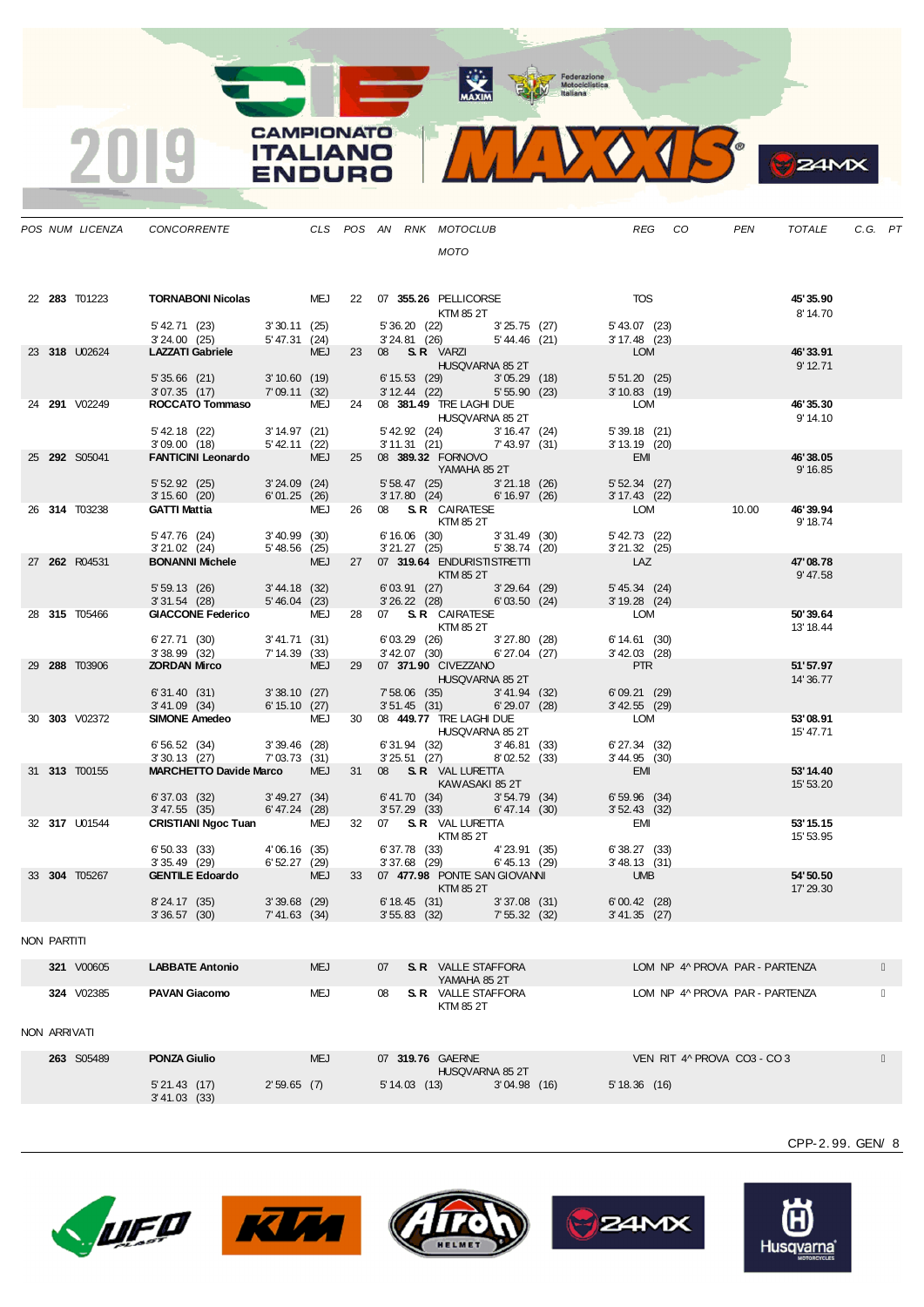CAMPIONATO **ITALIANO** VOURC



 $\frac{1}{\sqrt{2}}$ 

*POS NUM LICENZA CONCORRENTE CLS POS AN RNK MOTOCLUB REG CO PEN TOTALE C.G. PT*

*MOTO* **281** R01856 **BRUSCHI Marcello** MEJ 07 **349.72** VAL LURETTA EMI RIT 4^ PROVA CT4 - CROSS TEST YAMAHA 85 2T  $5'17.88$  (15)  $3'10.78$  (20)  $5'26.94$  (19)  $3'11.68$  (22)  $9'45.29$  (35)<br> $3'13.97$  (19)  $7'00.32$  (30)  $7' 00.32 (30)$ **MiniEnduro Senior** 1 **201** P06356 **ELGARI Alberto** MES 1 05 **176.33** CROSTOLO EMI **35'28.65** 20 KTM 85 2T 4' 31.52 (2) 2' 37.82 (1) 4' 26.57 (1) 2' 38.76 (2) 4' 27.03 (1) 2' 35.11 (2) 4' 28.72 (2) 2' 36.07 (1) 4' 29.55 (1) 2' 37.50 (3) 2' 35.11 (2) 4' 28.72 (2) 2' 36.07 (1) 4' 29.55 (1) 2' 37.50 (3)<br>MEI Davide MES 2 05 191.89 GAERNE VEN 2 **202** Q00144 **MEI Davide** MES 2 05 **191.89** GAERNE VEN **35'44.65** 17 KTM 85 2T 4' 28.89 (1) 2' 41.78 (4) 4' 29.57 (2) 2' 33.11 (1) 4' 37.26 (4)<br>2' 33.59 (1) 4' 28.54 (1) 2' 48.89 (20) 4' 31.00 (2) 2' 32.02 (1) 2' 33.59 (1) 4' 28.54 (1) 2' 48.89 (20) 4' 31.00 (2) 2' 32.02 (1) 4' 28.54 (1) 2' 48.89 (20) 4' 31.00 (2) 2' 32.02 (1) 3 **211** S01221 **TORTORETO Federico** MES 3 05 **232.40** DG **ABR** ABR **36'12.85** 36'12.85 15 KTM 85 2T 4' 34.46 (3) 2' 40.93 (3) 4' 36.94 (5) 2' 40.23 (5) 4' 33.56 (2)<br>2' 36.97 (3) 4' 35.95 (4) 2' 38.11 (3) 4' 37.66 (4) 2' 38.04 (5) 2' 36.97 (3) 4' 35.95 (4) 2' 38.11 (3) 4' 37.66 (4) 2' 38.04 (<br> **CORSI Valentino** MES 4 05 **213.95** G.S.FIAMME ORO MILANO LOM 4 **205** S00411 **CORSI Valentino** MES 4 05 **213.95** G.S.FIAMME ORO MILANO LOM **36'39.56** 13 HUSQVARNA 85 2T<br>6) 2' 43.91 (9) 4' 37.90 (5) 4' 39.68 (7) 2' 44.03 (7) 4' 37.52 (6) 2' 43.91 (9) 4' 37.90 (5)<br>2' 41.95 (9) 4' 39.56 (6) 2' 42.39 (11) 4' 36.08 (3) 2' 36.54 (2) 2' 41.95 (9) 4' 39.56 (6) 2' 42.39 (11) 4' 36.08 (3) 2' 36.54 (2)<br>COLORIO Luca MES 5 05 210.78 GAERNE VEN 5 **203** Q00143 **COLORIO Luca** MES 5 05 **210.78** GAERNE VEN **36'40.39** 11 KTM 85 2T<br>3) 2' 43.44 (7) 4' 34.22 (3) 4' 30.11.74 4' 35.58 (4) 2' 45.80 (12) 4' 34.99 (3) 2' 43.44 (7) 4' 34.22 (3)<br>2' 41.08 (7) 4' 34.68 (3) 2' 43.54 (12) 4' 42.72 (7) 2' 44.34 (13) 2' 41.08 (7) 4' 34.68 (3) 2' 43.54 (12) 4' 42.72 (7) 2' 44.34 (12) VERZEROLI Manuel MES 6 05 213.04 BERGAMO 6 **204** Q00016 **VERZEROLI Manuel** MES 6 05 **213.04** BERGAMO LOM **36'49.13** 10 KTM 85 2T<br>4) 2' 43.01 (6) 4' 38.00 (6) 4' 38.74 (5) 2' 43.75 (6) 4' 35.82 (4) 2' 43.01 (6) 4' 38.00 (6) 2' 43.72 (14) 4' 37.26 (5) 2' 41.67 (9) 4' 40.56 (6) 2' 46.60 (<br>CAGNONI Simone MES 7 06 221.40 BERGAMO LOM 7 **206** R00018 **CAGNONI Simone** MES 7 06 **221.40** BERGAMO LOM **36'51.09** 9 KTM 85 2T<br>10)  $2' 40.21$  (4)  $4' 42.84$  (9) 4' 49.14 (6) 2' 43.57 (5) 4' 44.86 (10) 2' 40.21 (4) 4' 42.84 (9) 4' 42.84 (9) 4' 42.88 (8) 2' 37.60 (4) 2' 37.70 (4) 4' 42.88 (8) 2' 38.03 (2) 4' 44.26 (10) 2' 37.60 (4) A' 42.88 (8) 2' 37.60 (4) A' 42.88 (8) 4' 44.26 (10) 4' 44.26 (10) 4' 42.88 (8) 4' 42.88 (9) 4' 44.26 (10) 4' 44.26 (10) 4' 44.2 8 **222** Q01460 **PIERSIGILLI Luca** MES 8 06 **252.10** OSTRA MAR **37'02.92** 8 HUSQVARNA 85 2T 1' 34.27<br>3) 2' 40.02 (3) 4' 42.26 (8) 4' 49.23 (14) 2' 39.79 (2) 4' 43.61 (8) 2' 40.02 (3) 4' 42.26 (8)  $2'$  42.20 (12)  $4'$  43.41 (9)  $2'$  39.69 (5)  $4'$  40.27 (5)  $2'$  42.44 (12) **SCARDINA Pietro** MES 9 05 **234.58** VALDISIEVE TOS 9 **212** Q00026 **SCARDINA Pietro** MES 9 05 **234.58** VALDISIEVE TOS **37'18.78** 7 YAMAHA 85 2T<br>7) 2' 43.70 (8) 4' 40.87 (7) 4' 54.53 (20) 2' 45.69 (11) 4' 42.22 (7) 2' 43.70 (8) 4' 40.87 (7)  $2'$  42.17 (10)  $4'$  42.60 (7)  $2'$  38.54 (4)  $4'$  46.42 (12)  $2'$  42.04 (12)  $2'$  42.04 MES 10 05 229.91 VALDISIEVE TOS 10 **210** Q01007 **PRATESI Cosimo** MES 10 05 **229.91** VALDISIEVE TOS **37'30.03** 6 KTM 85 2T<br>16) 2' 45.08 (13) 4' 44.20 (11) 2' 01.38 4' 48.94 (13) 2' 44.88 (8) 4' 50.84 (16) 2' 45.08 (13) 4' 44.20 (11<br>2' 42.88 (13) 4' 46.29 (13) 2' 41.51 (8) 4' 44.21 (9) 2' 41.20 (9)  $2'$  42.88 (13)  $4'$  46.29 (13)  $2'$  41.51 (8)  $4'$  44.21 (9)  $2'$  41.20 (<br>DEGIACOMI Pietro MES 11 05 235.48 GAERNE VEN 11 **213** P06378 **DEGIACOMI Pietro** MES 11 05 **235.48** GAERNE VEN **37'33.38** 5 KTM 85 2T<br>9)  $2' 44.58 (12)$   $4' 42.92 (10)$ 4' 45.51 (8) 2' 45.26 (9) 4' 44.07 (9) 2' 44.58 (12) 4' 42.92 (10) 4' 44.29 (10) 2' 40.50 (5) 4' 44.20 (10) 2' 40.50 (5) 4' 44.20 (10) 2' 41.18 (7) 5' 04.96 (26) 2' 40.20 (29) 2' 40.20 (29) 5' 04.96 (26) 2' 40.20 (7) 12 **217** U00510 **FERSINI Luca** MES 12 05 **245.83** S.A.C.E. PUG **37'33.93** 4 KTM 85 2T 2' 05.28 4' 46.42 (9) 2' 50.93 (19) 4' 46.87 (12) 2' 46.90 (15) 4' 49.12 (16)<br>2' 41.36 (8) 4' 45.87 (12) 2' 41.86 (10) 4' 42.87 (8) 2' 41.73 (10)  $2'$  41.36 (8)  $4'$  45.87 (12)  $2'$  41.86 (10)  $4'$  42.87 (8)  $2'$  41.73 (<br> **GHEZZI Luca** MES 13 05 **243.03** G.S.FIAMME ORO MILANO LOM 13 **216** R04399 **GHEZZI Luca** MES 13 05 **243.03** G.S.FIAMME ORO MILANO LOM **37'35.30** 3 KTM 85 2T<br>11) 2' 43.94 (10) 4' 50.73 (15) 2' 49.16 (16) 4' 45.32 (11) 2' 43.94 (10) 4' 50.94 (18) 2' 40.93 (6) 4' 48.95 (16) 2' 39.87 (6) 4' 46.72 (13) 2' 38.74 (6) 4' 46.95 (16) 2' 39.87 (6) 4' 46.72 (13) 2' 38.74 14 **223** Q02701 **DOGLIO Gabriele** MES 14 06 **259.69** VITTORIO ALFIERI PIE PIE **37'49.87** 221.22<br>KTM 85 2T **37'49.87** 2'21.22 KTM 85 2T<br>14) 2' 46.96 (16) 4' 45.52 (13) 4' 53.00 (18) 2' 47.87 (13) 4' 48.75 (14) 2' 46.96 (16) 4' 45.52 (13)  $4' 47.31 (14)$ 



 $24MX$ 









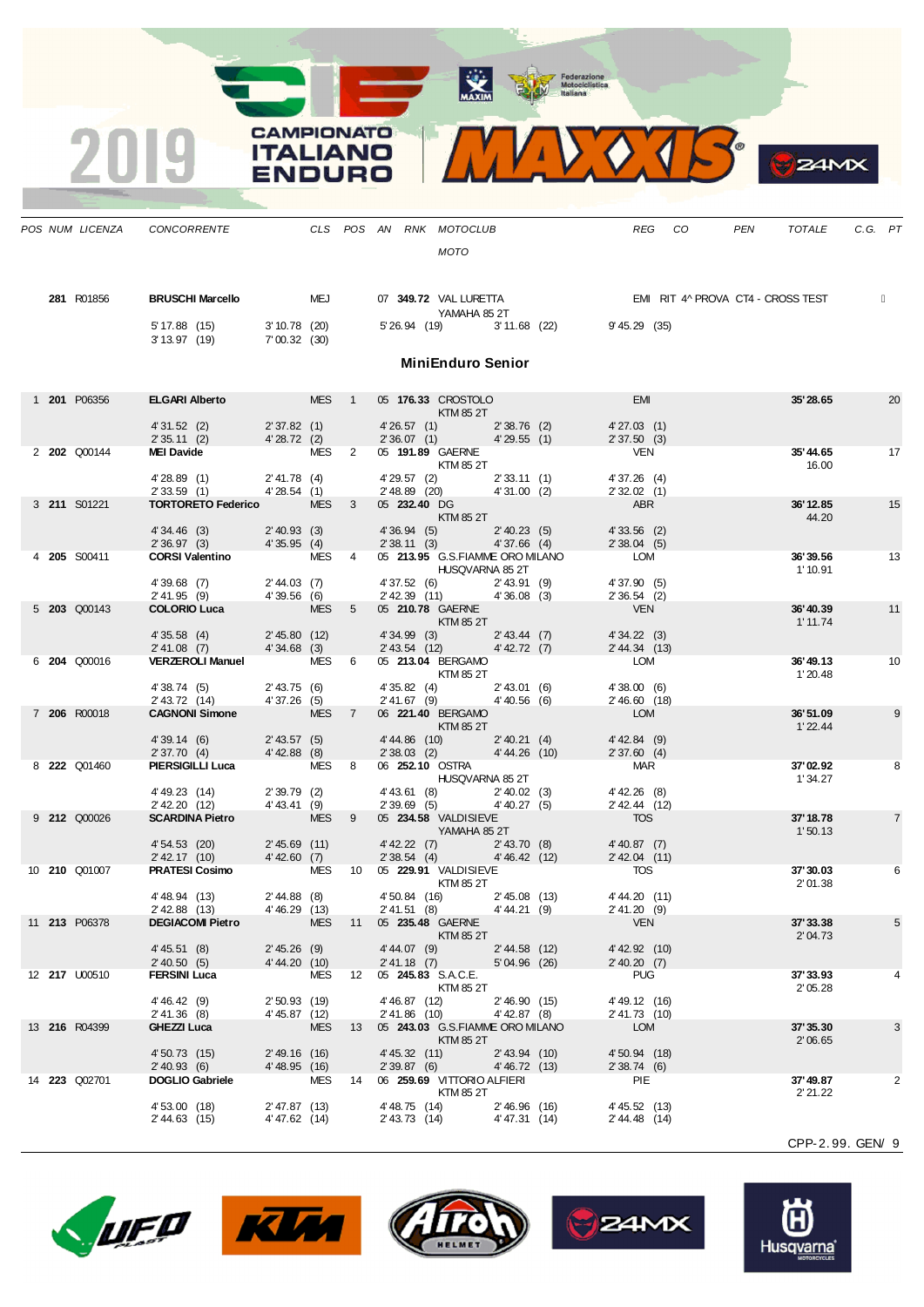**The Contraction**<br> **Motociclistica**<br> **Motociclistica**<br> **Motociclistica** 

 $\lozenge$   $\lozenge$  $\sqrt{4}$ 

 $\bullet$ 

**24MX** 

|  |                      | POS NUM LICENZA CONCORRENTE                                                                                                |                 |            |    |                | CLS POS AN RNK MOTOCLUB                                                                                                                                                                                                                                                                                                                                                                                                                                                                    |                   |                                                        | REG                              | CO | PEN | TOTALE               | C.G. PT |   |
|--|----------------------|----------------------------------------------------------------------------------------------------------------------------|-----------------|------------|----|----------------|--------------------------------------------------------------------------------------------------------------------------------------------------------------------------------------------------------------------------------------------------------------------------------------------------------------------------------------------------------------------------------------------------------------------------------------------------------------------------------------------|-------------------|--------------------------------------------------------|----------------------------------|----|-----|----------------------|---------|---|
|  |                      |                                                                                                                            |                 |            |    |                | <b>MOTO</b>                                                                                                                                                                                                                                                                                                                                                                                                                                                                                |                   |                                                        |                                  |    |     |                      |         |   |
|  |                      |                                                                                                                            |                 |            |    |                |                                                                                                                                                                                                                                                                                                                                                                                                                                                                                            |                   |                                                        |                                  |    |     |                      |         |   |
|  | 15 <b>218</b> S00416 | GIOACHIN Alessio MES 15 05 248.19 G.S.FIAMME ORO MILANO LOM                                                                |                 |            |    |                |                                                                                                                                                                                                                                                                                                                                                                                                                                                                                            |                   |                                                        |                                  |    |     | 37'54.14             |         | 1 |
|  |                      |                                                                                                                            |                 |            |    |                | KTM 85 2T                                                                                                                                                                                                                                                                                                                                                                                                                                                                                  |                   |                                                        |                                  |    |     | 2' 25.49             |         |   |
|  |                      | 4' 51.25 (16) 2' 45.51 (10)<br>2' 42.18 (11) 4' 54.74 (19)                                                                 |                 |            |    |                | 4'52.98 (21) 2'44.21 (11)<br>2' 43.67 (13) 4' 49.69 (16)                                                                                                                                                                                                                                                                                                                                                                                                                                   |                   |                                                        | 4'49.46 (17)<br>2' 40.45 (8)     |    |     |                      |         |   |
|  | 16 <b>219</b> Q04813 | RUGGERI Bernardo MES 16 05 251.19 MATELICA                                                                                 |                 |            |    |                |                                                                                                                                                                                                                                                                                                                                                                                                                                                                                            |                   |                                                        | <b>MAR</b>                       |    |     | 38'05.29             |         |   |
|  |                      |                                                                                                                            |                 |            |    |                | <b>KTM 85 2T</b>                                                                                                                                                                                                                                                                                                                                                                                                                                                                           |                   |                                                        |                                  |    |     | 2' 36.64             |         |   |
|  |                      | 4' 47.38 (10) 2' 48.93 (15)<br>2' 46.99 (16) 4' 45.47 (11)                                                                 |                 |            |    |                | 4'51.24 (18) 2'48.43 (17)<br>$3'01.44$ (31) $4'44.54$ (11)                                                                                                                                                                                                                                                                                                                                                                                                                                 |                   |                                                        | 4'44.61 (12)<br>2' 46.26 (17)    |    |     |                      |         |   |
|  | 17 208 Q00620        | ALCARAS Edoardo MES 17 05 224.43 G.S.FIAMME ORO MILANO                                                                     |                 |            |    |                |                                                                                                                                                                                                                                                                                                                                                                                                                                                                                            |                   |                                                        | LOM                              |    |     | 38'09.37             |         |   |
|  |                      | 4'48.01 (11) 2'50.05 (17)                                                                                                  |                 |            |    |                | HUSQVARNA 85 2T                                                                                                                                                                                                                                                                                                                                                                                                                                                                            |                   |                                                        |                                  |    |     | 2'40.72              |         |   |
|  |                      | 4' 48.01 (11) $2'50.05$ (17) $4'47.54$ (13) $2'49.45$ (19)<br>$2'46.99$ (16) $4'49.93$ (17) $2'46.73$ (16) $4'53.43$ (17)  |                 |            |    |                |                                                                                                                                                                                                                                                                                                                                                                                                                                                                                            |                   |                                                        | $4' 49.06$ (15)<br>2' 48.18 (22) |    |     |                      |         |   |
|  | 18 209 R01414        | <b>CABASS Luca</b>                                                                                                         |                 |            |    |                | MES 18 05 229.53 CARSO                                                                                                                                                                                                                                                                                                                                                                                                                                                                     |                   |                                                        | FVG                              |    |     | 38'18.93             |         |   |
|  |                      |                                                                                                                            |                 |            |    |                | <b>KTM 85 2T</b>                                                                                                                                                                                                                                                                                                                                                                                                                                                                           |                   |                                                        | 4' 51.38 (19)                    |    |     | 2'50.28              |         |   |
|  |                      | 4' 48.75 (12) 2' 53.05 (23)<br>2' 50.93 (24) 4' 48.93 (15)                                                                 |                 |            |    |                | 4' 52.18 (19) 2' 51.84 (22)<br>2' 46.79 (17) 4' 48.93 (15)                                                                                                                                                                                                                                                                                                                                                                                                                                 |                   |                                                        | 2' 46.15 (16)                    |    |     |                      |         |   |
|  | 19 227 T00208        | MARGARITO Mauro Rolando MES 19 06 272.27 MX REVEL<br>KTM 85 2T                                                             |                 |            |    |                |                                                                                                                                                                                                                                                                                                                                                                                                                                                                                            |                   |                                                        | LOM                              |    |     | 38'38.59             |         |   |
|  |                      | $4'59.36$ (25) $2'52.41$ (22) $4'50.95$ (17)<br>$2'48.51$ (18) $1' = 7$                                                    |                 |            |    |                |                                                                                                                                                                                                                                                                                                                                                                                                                                                                                            |                   | 4' 50.95 (17) 2' 46.37 (14)                            | 4' 57.15 (22)                    |    |     | 3'09.94              |         |   |
|  |                      | $2'$ 48.51 (18)                                                                                                            | 4' 57.34 (22)   |            |    |                | 2' 45.68 (15) 4' 54.15 (18)                                                                                                                                                                                                                                                                                                                                                                                                                                                                |                   |                                                        | 2'46.67(19)                      |    |     |                      |         |   |
|  | 20 214 002466        | SCUCCHIA Geremy Martin MES 20 05 237.78 SPOLETO                                                                            |                 |            |    |                | <b>KTM 85 2T</b>                                                                                                                                                                                                                                                                                                                                                                                                                                                                           |                   |                                                        | <b>UMB</b>                       |    |     | 38'41.52<br>3' 12.87 |         |   |
|  |                      | 4' 59.47 (26) 2' 51.00 (20)<br>2' 48.69 (19) 4' 55.96 (21)                                                                 |                 |            |    |                | 4' 54.64 (22) 2' 50.81 (20)                                                                                                                                                                                                                                                                                                                                                                                                                                                                |                   |                                                        | 4' 52.85 (20)                    |    |     |                      |         |   |
|  |                      |                                                                                                                            |                 |            |    |                | 2' 47.80 (19) 4' 54.28 (19)                                                                                                                                                                                                                                                                                                                                                                                                                                                                |                   |                                                        | 2' 46.02 (15)                    |    |     |                      |         |   |
|  | 21 231 R00956        | <b>GROSSI Nicola</b>                                                                                                       |                 |            |    |                | MES 21 05 275.38 CROSTOLO<br>MES 21 05 275.38 CROSTOLO                                                                                                                                                                                                                                                                                                                                                                                                                                     |                   |                                                        | <b>EMI</b>                       |    |     | 38'44.79<br>3' 16.14 |         |   |
|  |                      | $4'51.39$ (17) $2'48.27$ (14) $4'50.32$ (15) $2'51.39$ (21)<br>$2'49.01$ (20) $4'59.88$ (23) $2'47.70$ (18) $5'02.64$ (25) |                 |            |    |                |                                                                                                                                                                                                                                                                                                                                                                                                                                                                                            |                   |                                                        | 4' 56.71 (21)                    |    |     |                      |         |   |
|  | 22 <b>224 S01067</b> | D'AGATA Simone Michele MES 22 06 260.27 SICILIA                                                                            |                 |            |    |                |                                                                                                                                                                                                                                                                                                                                                                                                                                                                                            |                   |                                                        | $2' 47.48$ (21)<br><b>SIC</b>    |    |     | 38'47.33             |         |   |
|  |                      |                                                                                                                            |                 |            |    |                | HUSQVARNA 85 2T                                                                                                                                                                                                                                                                                                                                                                                                                                                                            |                   |                                                        |                                  |    |     | 3' 18.68             |         |   |
|  |                      | 4' 55.77 (21) 2' 50.79 (18)<br>2' 49.63 (21) 4' 49.94 (18)                                                                 |                 |            |    |                | 5' 02.83 (27) 2' 48.72 (18)<br>2' 59.84 (30) 4' 56.33 (20)                                                                                                                                                                                                                                                                                                                                                                                                                                 |                   |                                                        | 4' 46.53 (14)                    |    |     |                      |         |   |
|  | 23 229 R00578        | PECORARI Samuele MES 23 06 274.80 SPOLETO                                                                                  |                 |            |    |                |                                                                                                                                                                                                                                                                                                                                                                                                                                                                                            |                   |                                                        | 2' 46.95 (20)<br><b>UMB</b>      |    |     | 39'26.61             |         |   |
|  |                      |                                                                                                                            |                 |            |    |                | $\blacksquare$ $\blacksquare$ $\blacksquare$ $\blacksquare$ $\blacksquare$ $\blacksquare$ $\blacksquare$ $\blacksquare$ $\blacksquare$ $\blacksquare$ $\blacksquare$ $\blacksquare$ $\blacksquare$ $\blacksquare$ $\blacksquare$                                                                                                                                                                                                                                                           |                   |                                                        |                                  |    |     | 3'57.96              |         |   |
|  |                      | 4' 58.78 (24) 2' 59.27 (30)<br>2' 55.12 (25) 4' 55.78 (20)                                                                 |                 |            |    |                | 4' 52.58 (20) 2' 54.71 (26)<br>2' 54.60 (23) 4' 56.34 (21)                                                                                                                                                                                                                                                                                                                                                                                                                                 |                   |                                                        | 5'01.01(25)<br>$2'58.42$ (27)    |    |     |                      |         |   |
|  | 24 228 S00835        | LEOPARDI Nicolo' MES 24 06 272.72 CROSTOLO                                                                                 |                 |            |    |                |                                                                                                                                                                                                                                                                                                                                                                                                                                                                                            |                   |                                                        | EMI                              |    |     | 39'41.12             |         |   |
|  |                      |                                                                                                                            |                 |            |    |                | <b>HUSQVARNA 85 2T</b>                                                                                                                                                                                                                                                                                                                                                                                                                                                                     |                   |                                                        |                                  |    |     | 4' 12.47             |         |   |
|  |                      | 4'53.46 (19) 2'51.09 (21)<br>2'50.34(23)                                                                                   | 5'10.90 (29)    |            |    |                | 4' 57.08 (24) 2' 52.01 (23)<br>$2'54.65$ (24) $5'00.38$ (24)                                                                                                                                                                                                                                                                                                                                                                                                                               |                   |                                                        | 5'20.35(32)<br>$2'50.86$ (24)    |    |     |                      |         |   |
|  | 25 246 Q00414        | ORDONZELLI Edoardo MES 25 05 293.99 PEGASO                                                                                 |                 |            |    |                |                                                                                                                                                                                                                                                                                                                                                                                                                                                                                            |                   |                                                        | <b>TOS</b>                       |    |     | 39'47.44             |         |   |
|  |                      | 5'01.58 (27) 2'54.33 (24)                                                                                                  |                 |            |    |                | $\blacksquare$ $\blacksquare$ $\blacksquare$ $\blacksquare$ $\blacksquare$ $\blacksquare$ $\blacksquare$ $\blacksquare$ $\blacksquare$ $\blacksquare$ $\blacksquare$ $\blacksquare$ $\blacksquare$ $\blacksquare$ $\blacksquare$ $\blacksquare$ $\blacksquare$ $\blacksquare$ $\blacksquare$ $\blacksquare$ $\blacksquare$ $\blacksquare$ $\blacksquare$ $\blacksquare$ $\blacksquare$ $\blacksquare$ $\blacksquare$ $\blacksquare$ $\blacksquare$ $\blacksquare$ $\blacksquare$ $\blacks$ |                   |                                                        | 4' 59.84 (24)                    |    |     | 4' 18.79             |         |   |
|  |                      | 2' 55.21 (26)                                                                                                              | 5'02.87(25)     |            |    |                |                                                                                                                                                                                                                                                                                                                                                                                                                                                                                            |                   | 5'00.79 (25) 2'53.20 (24)<br>2'54.23 (22) 5'08.80 (27) | $2'56.59$ (25)                   |    |     |                      |         |   |
|  | 26 326 R03518        | <b>PASQUATO Riccardo</b>                                                                                                   |                 |            |    |                | MES 26 06 261.11 GAERNE                                                                                                                                                                                                                                                                                                                                                                                                                                                                    |                   |                                                        | <b>VEN</b>                       |    |     | 40'06.28             |         |   |
|  |                      | 4' 57.22 (22)                                                                                                              | 2'56.83(28)     |            |    |                | KTM 85 2T<br>$4'56.82$ (23) $2'53.84$ (25)                                                                                                                                                                                                                                                                                                                                                                                                                                                 |                   |                                                        | 5' 48.75 (42)                    |    |     | 4'37.63              |         |   |
|  |                      | 2' 50.08 (22) 5' 00.60 (24)                                                                                                |                 |            |    |                | 2' 52.87 (21) 4' 58.88 (22)                                                                                                                                                                                                                                                                                                                                                                                                                                                                |                   |                                                        | 2' 50.39 (23)                    |    |     |                      |         |   |
|  | 27 225 Q04589        | <b>PITTALUGA Aurora</b>                                                                                                    |                 | <b>MES</b> |    |                | 27 05 264.25 CALVARI                                                                                                                                                                                                                                                                                                                                                                                                                                                                       |                   |                                                        | LIG.                             |    |     | 40'12.24             |         |   |
|  |                      | 4' 58.50 (23)                                                                                                              | $2'55.79$ (25)  |            |    | 5' 13.99 (33)  | KTM 85 2T                                                                                                                                                                                                                                                                                                                                                                                                                                                                                  | $2'57.91$ (27)    |                                                        | 4' 58.82 (23)                    |    |     | 4' 43.59             |         |   |
|  |                      | 2'55.91(27)                                                                                                                | 5'04.71 (26)    |            |    | $2'55.96$ (25) |                                                                                                                                                                                                                                                                                                                                                                                                                                                                                            | $4'59.87$ (23)    |                                                        | $3'10.78$ (39)                   |    |     |                      |         |   |
|  | 28 232 Q03414        | <b>FAGANEL Emily</b>                                                                                                       |                 | MES        | 28 |                | 06 277.43 CARSO<br>KTM 85 2T                                                                                                                                                                                                                                                                                                                                                                                                                                                               |                   |                                                        | <b>FVG</b>                       |    |     | 40'54.89<br>5' 26.24 |         |   |
|  |                      | 5'08.43(30)                                                                                                                | $2'57.64$ (29)  |            |    | 5' 12.71 (32)  |                                                                                                                                                                                                                                                                                                                                                                                                                                                                                            | 2'59.46(28)       |                                                        | 5'10.34(26)                      |    |     |                      |         |   |
|  | 29 247 T00215        | $3'01.64$ (30)<br><b>BERGER Alessio</b>                                                                                    | 5' 10.33 (28)   | <b>MES</b> | 29 | 2' 59.25 (28)  | 06 294.48 G.S.FIAMME ORO MILANO                                                                                                                                                                                                                                                                                                                                                                                                                                                            | 5' 12.35 (29)     |                                                        | $3'02.74$ (30)<br>LOM            |    |     | 41'15.14             |         |   |
|  |                      |                                                                                                                            |                 |            |    |                | KTM 85 2T                                                                                                                                                                                                                                                                                                                                                                                                                                                                                  |                   |                                                        |                                  |    |     | 5' 46.49             |         |   |
|  |                      | $5'05.16$ (29)                                                                                                             | $2'55.98$ (26)  |            |    | $5'00.82$ (26) |                                                                                                                                                                                                                                                                                                                                                                                                                                                                                            | $3'26.41$ (45)    |                                                        | 5'18.93(31)                      |    |     |                      |         |   |
|  |                      | 2' 57.08 (28)                                                                                                              | $5' 11.59$ (31) |            |    | 2'56.91(26)    |                                                                                                                                                                                                                                                                                                                                                                                                                                                                                            | $5'$ 22.12 $(32)$ |                                                        | $3'00.14$ (28)                   |    |     |                      |         |   |





<u>an a</u>

2019

**CAMPIONATO** 

**ITALIANO** 

**ENDURO** 





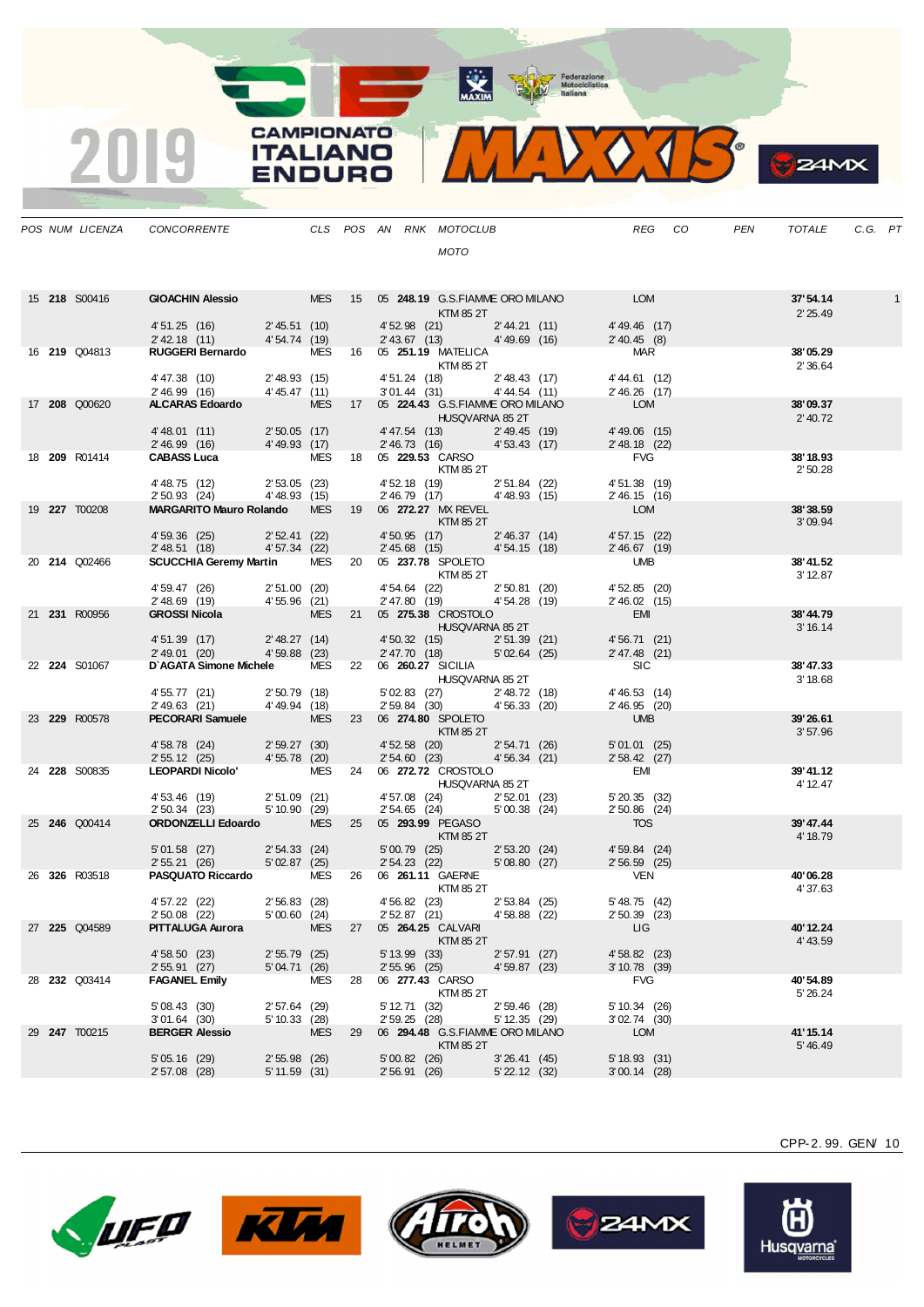MAXIM Rederazione

 $\sqrt{4}$ 

 $\bullet$ 

 $24MX$ 

|  | POS NUM LICENZA      | CONCORRENTE CLS POS AN RNK MOTOCLUB                                                                                                                                                                                      |                            |            |    |                                 |                                                                                                                                                            |                               |                                                            |                                  | REG CO | PEN | TOTALE                | C.G. PT |  |
|--|----------------------|--------------------------------------------------------------------------------------------------------------------------------------------------------------------------------------------------------------------------|----------------------------|------------|----|---------------------------------|------------------------------------------------------------------------------------------------------------------------------------------------------------|-------------------------------|------------------------------------------------------------|----------------------------------|--------|-----|-----------------------|---------|--|
|  |                      |                                                                                                                                                                                                                          |                            |            |    |                                 | MOTO                                                                                                                                                       |                               |                                                            |                                  |        |     |                       |         |  |
|  |                      |                                                                                                                                                                                                                          |                            |            |    |                                 |                                                                                                                                                            |                               |                                                            |                                  |        |     |                       |         |  |
|  | 30 <b>248</b> R04357 | FASCIOLO Cristiano MES 30 06 295.31 SPOLETO                                                                                                                                                                              |                            |            |    |                                 |                                                                                                                                                            |                               |                                                            | <b>UMB</b>                       |        |     | 41'19.74              |         |  |
|  |                      |                                                                                                                                                                                                                          |                            |            |    |                                 | HUSQVARNA 85 2T                                                                                                                                            |                               |                                                            |                                  |        |     | 5'51.09               |         |  |
|  |                      | 5' 08.93 (31) 3' 04.30 (32)                                                                                                                                                                                              |                            |            |    |                                 | $3'03.01$ (33) $5'16.88$ (31)                                                                                                                              |                               | 5'09.03 (29) 3'01.98 (30)                                  | 5' 12.30 (27)<br>3'05.45(36)     |        |     |                       |         |  |
|  | 31 <b>241</b> P05325 | 306.65 (36) 5 11.21 (30) 303.01 (33) 5 16<br>MILZA Riccardo MES 31 05 291.88 BOBBIO                                                                                                                                      |                            |            |    |                                 |                                                                                                                                                            |                               |                                                            | EMI                              |        |     | 41'29.44              |         |  |
|  |                      |                                                                                                                                                                                                                          |                            |            |    |                                 | HUSQVARNA 85 2T                                                                                                                                            |                               |                                                            | $5' 24.02$ (36)                  |        |     | 6'00.79               |         |  |
|  |                      | $\begin{array}{cccccc} 5' \ 13.08 & (33) & & 3' \ 05.52 & (33) & & 5' \ 11.13 & (31) & & 3' \ 06.69 & (31) & & & \\ 3' \ 02.42 & (33) & & 5' \ 17.36 & (32) & & 2' \ 58.87 & (27) & & 5' \ 12.47 & (30) & & \end{array}$ |                            |            |    |                                 |                                                                                                                                                            |                               |                                                            | 2' 57.88 (26)                    |        |     |                       |         |  |
|  | 32 264 R01666        | <b>ZAMPATTI Francesco</b> MES 32 05 320.85 RS 77                                                                                                                                                                         |                            |            |    |                                 |                                                                                                                                                            |                               |                                                            | LOM                              |        |     | 42' 13.75             |         |  |
|  |                      |                                                                                                                                                                                                                          |                            |            |    |                                 | <b>KTM 85 2T</b>                                                                                                                                           |                               |                                                            | $5'$ 21.35 $(34)$                |        |     | 6'45.10               |         |  |
|  |                      | 5' 22.58 (36) 3' 03.16 (31)<br>3' 02.27 (32) 5' 21.78 (34)                                                                                                                                                               |                            |            |    |                                 | 5' 19.97 (35) 3' 17.05 (40)<br>2' 59.26 (29) 5' 23.78 (33)                                                                                                 |                               |                                                            | $3'02.55$ (29)                   |        |     |                       |         |  |
|  | 33 226 R02458        | PERNECHELE Floriano Empo MES 33 06 271.79 GAERNE                                                                                                                                                                         |                            |            |    |                                 |                                                                                                                                                            |                               |                                                            | <b>VEN</b>                       |        |     | 42' 36.29<br>7'07.64  |         |  |
|  |                      | 5' 11.81 (32) 3' 14.29 (40) 5' 08.00 (28) 3' 11.44 (35)<br>3' 06.28 (35) 5' 08.17 (27) 3' 50.71 (49) 5' 11.79 (28)                                                                                                       |                            |            |    |                                 | 5'08.00 (28) 3'11.44 (35)                                                                                                                                  |                               |                                                            | 5' 18.78 (30)                    |        |     |                       |         |  |
|  | 34 <b>254</b> V03474 | RABAGLIA Christian MES 34 06 311.25 A.M.CROCIATI PARMA                                                                                                                                                                   |                            |            |    |                                 | 3' 50.71 (49) 5' 11.79 (28)                                                                                                                                |                               |                                                            | $3' 15.02$ (40)<br>EMI           |        |     | 42' 47.38             |         |  |
|  |                      |                                                                                                                                                                                                                          |                            |            |    |                                 | <b>HUSQVARNA 85 2T</b>                                                                                                                                     |                               |                                                            |                                  |        |     | 7' 18.73              |         |  |
|  |                      | 5' 15.52 (34) 3' 14.73 (41)<br>3' 11.34 (39) 5' 38.94 (39)                                                                                                                                                               |                            |            |    |                                 | 5' 10.39 (30) 3' 16.29 (38)<br>3' 11.63 (39) 5' 24.89 (34)                                                                                                 |                               |                                                            | 5' 16.48 (28)<br>$3'07.17$ (38)  |        |     |                       |         |  |
|  | 35 272 Q04457        | <b>ZULLO Andreah</b> MES 35 06 <b>334.30</b> VALLE ALCANTARA                                                                                                                                                             |                            |            |    |                                 |                                                                                                                                                            |                               |                                                            | SL                               |        |     | 42' 59.40             |         |  |
|  |                      |                                                                                                                                                                                                                          |                            |            |    |                                 |                                                                                                                                                            |                               |                                                            |                                  |        |     | 7'30.75               |         |  |
|  |                      | $522.60 (37) 3'13.88 (39) 5'36.60 (39) 3'07.00301.90 (31) 5'28.87 (36) 3'02.91 (32) 5'29.4'$                                                                                                                             |                            |            |    |                                 | 5'38.60 (39) 3'07.00 (32)<br>$3'02.91$ (32) $5'29.13$ (36)                                                                                                 |                               |                                                            | $5'$ 29.16 $(38)$<br>3'05.35(34) |        |     |                       |         |  |
|  | 36 <b>207</b> Q03546 | <b>ZUCCONI Elia</b> MES 36 05 <b>223.38</b> VAL LURETTA                                                                                                                                                                  |                            |            |    |                                 |                                                                                                                                                            |                               |                                                            | EMI                              |        |     | 43'03.81              |         |  |
|  |                      |                                                                                                                                                                                                                          |                            |            |    |                                 | <b>HUSQVARNA 85 2T</b>                                                                                                                                     |                               |                                                            | $5'$ 21.28 $(33)$                |        |     | 7' 35.16              |         |  |
|  |                      | 5' 34.49 (39) 3' 08.30 (35)<br>2' 58.14 (29) 5' 38.70 (38)<br><b>TALOCCI Lorenzo</b> MES 37                                                                                                                              |                            |            |    |                                 | 5' 28.87 (37) 3' 01.52 (29)<br>3' 11.02 (38) 5' 36.19 (37)                                                                                                 |                               |                                                            | 3'05.30(33)                      |        |     |                       |         |  |
|  | 37 267 V02357        |                                                                                                                                                                                                                          |                            |            |    |                                 | $MES$ 37 06 <b>326.58</b> AMMOTORA<br><b>Example 20 Service Street Street Street Street Street Street Street Street Street Street Street Street Street</b> |                               |                                                            | <b>LAZ</b>                       |        |     | 43'29.99<br>8'01.34   |         |  |
|  |                      | 5' 39.49 (41) 3' 12.71 (38)<br>3' 13.01 (40) 5' 23.73 (35)                                                                                                                                                               |                            |            |    |                                 | 5' 33.15 (38) 3' 17.08 (41)<br>3' 05.93 (35) 5' 36.39 (38)                                                                                                 |                               |                                                            | $5'$ 23.89 $(35)$                |        |     |                       |         |  |
|  | 38 282 R02991        | AUTELITANO Luca MES 38 05 353.63 IGLESIAS                                                                                                                                                                                |                            |            |    |                                 |                                                                                                                                                            |                               |                                                            | $3'04.61$ (32)<br>SAR            |        |     | 43' 55.45             |         |  |
|  |                      |                                                                                                                                                                                                                          |                            |            |    |                                 | <b>HUSQVARNA 85 2T</b>                                                                                                                                     |                               |                                                            |                                  |        |     | 8'26.80               |         |  |
|  |                      | $5'33.75$ (38) $3'11.48$ (37)<br>3'09.18(37)                                                                                                                                                                             | 5'31.20(37)                |            |    |                                 | 5' 38.65 (40) 3' 10.22 (34)<br>$3'06.82$ (36) $5'41.62$ (40)                                                                                               |                               |                                                            | $5'32.59$ (39)<br>3'19.94(43)    |        |     |                       |         |  |
|  | 39 257 Q00600        | FRANCHINI Andrea MES 39 05 314.38 CROSTOLO                                                                                                                                                                               |                            |            |    |                                 |                                                                                                                                                            |                               |                                                            | EMI                              |        |     | 44' 10.46             |         |  |
|  |                      |                                                                                                                                                                                                                          |                            |            |    |                                 | <b>HUSQVARNA 85 2T</b>                                                                                                                                     |                               |                                                            |                                  |        |     | 8'41.81               |         |  |
|  |                      | 5' 22.40 (35) 3' 07.50 (34)<br>3' 10.28 (38) 5' 20.52 (33)                                                                                                                                                               |                            |            |    |                                 | 5' 16.02 (34) 4' 58.00 (51)<br>3' 06.97 (37) 5' 27.85 (35)                                                                                                 |                               |                                                            | 5'16.83(29)<br>$3'04.09$ (31)    |        |     |                       |         |  |
|  | 40 309 R01986        | FIORILLI Niccolo <sup>*</sup> MES 40 06 689.99 BRILLI PERI                                                                                                                                                               |                            |            |    |                                 |                                                                                                                                                            |                               |                                                            | <b>TOS</b>                       |        |     | 45'51.36              |         |  |
|  |                      |                                                                                                                                                                                                                          |                            |            |    |                                 | <b>KTM 85 2T</b>                                                                                                                                           |                               |                                                            | $5' 41.82$ (40)                  |        |     | 10'22.71              |         |  |
|  |                      | 5' 38.23 (40) 3' 27.78 (46) 5' 54.36 (45)<br>3' 24.44 (43) 5' 45.99 (41) 3' 22.70 (44)<br><b>BONETTI Nicolo</b> MES 41 05 <b>367.53</b> RS.77                                                                            |                            |            |    |                                 |                                                                                                                                                            |                               | 5' 54.36 (45) 3' 27.18 (46)<br>3' 22.70 (44) 5' 49.01 (41) | 3' 19.85 (42)                    |        |     |                       |         |  |
|  | 41 287 V00059        |                                                                                                                                                                                                                          |                            |            |    |                                 | <b>KTM 85 2T</b>                                                                                                                                           |                               |                                                            | LOM                              |        |     | 45' 51.92<br>10'23.27 |         |  |
|  |                      | 6'10.78(48)                                                                                                                                                                                                              | 3' 17.80 (42)              |            |    |                                 | 5' 50.13 (43) 3' 12.95 (36)                                                                                                                                |                               |                                                            | $6' 14.48$ (48)                  |        |     |                       |         |  |
|  | 42 <b>296</b> T00476 | 3'05.24(34)<br><b>GAZZARI Carlos</b>                                                                                                                                                                                     | $5'50.99$ (43)             | MES        |    |                                 | 3'05.70(34)<br>42    06    405.04    ALTA VAL TREBBIA                                                                                                      | 5'57.82(44)                   |                                                            | $3'06.03$ (37)<br>LIG.           |        |     | 46'07.45              |         |  |
|  |                      |                                                                                                                                                                                                                          |                            |            |    |                                 | SUZUKI 85 2T                                                                                                                                               |                               |                                                            |                                  |        |     | 10'38.80              |         |  |
|  |                      | 5'59.58(45)<br>3'22.76 (42)                                                                                                                                                                                              | 3'20.57(43)<br>5'50.10(42) |            |    | 5' 51.48 (44)<br>$3'20.39$ (43) |                                                                                                                                                            | $3'20.11$ (42)<br>5'55.05(43) |                                                            | $5'$ 49.66 (43)<br>3'17.75(41)   |        |     |                       |         |  |
|  | 43 319 V00231        | <b>CORNIANI Riccardo</b>                                                                                                                                                                                                 |                            | <b>MES</b> | 43 |                                 | 06 S.R. CAIRATESE                                                                                                                                          |                               |                                                            | LOM                              |        |     | 46'32.63              |         |  |
|  |                      | 5' 48.24 (43)                                                                                                                                                                                                            | $3'21.41$ (44)             |            |    | $5'$ 48.16 $(42)$               | KTM 85 2T                                                                                                                                                  | $3'14.08$ (37)                |                                                            |                                  |        |     | 11'03.98              |         |  |
|  |                      | 3'25.54(44)                                                                                                                                                                                                              | 5'54.27(44)                |            |    | 3'14.22(41)                     |                                                                                                                                                            | $6'30.88$ (47)                |                                                            | 5'55.77(44)<br>$3'20.06$ (44)    |        |     |                       |         |  |
|  | 44 <b>276</b> U02126 | <b>CARTA BROCCA Elia</b>                                                                                                                                                                                                 |                            | MES        | 44 |                                 | 05 345.74 DORGALI                                                                                                                                          |                               |                                                            | SAR                              |        |     | 46' 38.71             |         |  |
|  |                      | 5' 43.01 (42)                                                                                                                                                                                                            | 3'10.75(36)                |            |    | 5' 24.31 (36)                   | KTM 85 2T                                                                                                                                                  | 3'25.14(43)                   |                                                            | 5'28.01(37)                      |        |     | 11' 10.06             |         |  |
|  |                      | $3' 47.88$ (49)                                                                                                                                                                                                          | $7'$ 40.85 (48)            |            |    | 3' 12.32 (40)                   |                                                                                                                                                            | 5' 41.08 (39)                 |                                                            | $3'05.36$ (35)                   |        |     |                       |         |  |

**CAMPIONATO** 

**ITALIANO** 

**ENDURO** 

2019